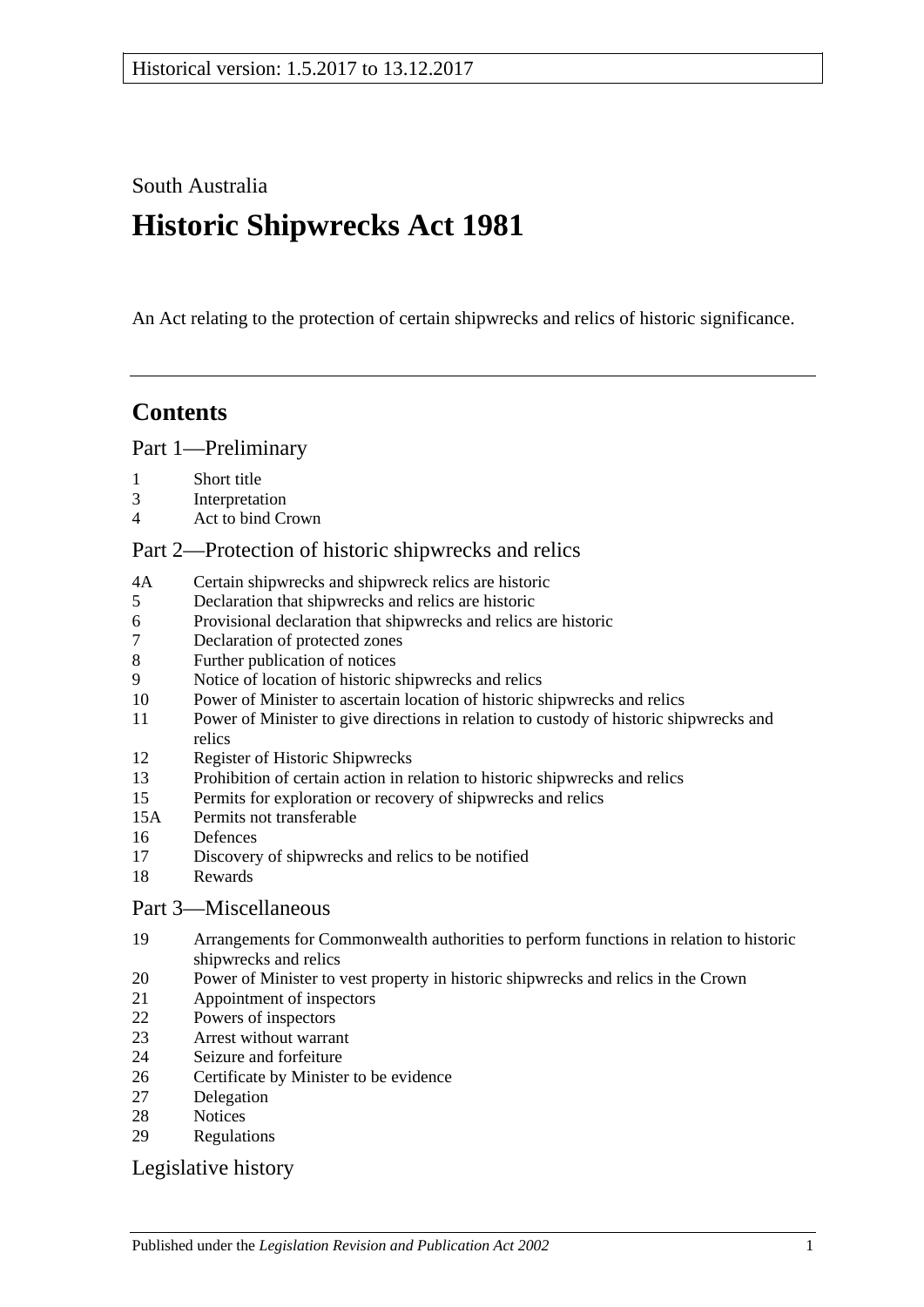# <span id="page-1-0"></span>**The Parliament of South Australia enacts as follows:**

# **Part 1—Preliminary**

# <span id="page-1-1"></span>**1—Short title**

This Act may be cited as the *Historic Shipwrecks Act 1981*.

# <span id="page-1-2"></span>**3—Interpretation**

(1) In this Act, unless the contrary intention appears—

*Adelaide Dolphin Sanctuary* has the same meaning as in the *[Adelaide Dolphin](http://www.legislation.sa.gov.au/index.aspx?action=legref&type=act&legtitle=Adelaide%20Dolphin%20Sanctuary%20Act%202005)  [Sanctuary Act](http://www.legislation.sa.gov.au/index.aspx?action=legref&type=act&legtitle=Adelaide%20Dolphin%20Sanctuary%20Act%202005) 2005*;

*the Commonwealth Act* means the *Historic Shipwrecks Act 1976* of the Commonwealth;

*historic relic*—see section 4A(2);

*historic shipwreck*—see section 4A(1);

*inspector* means a person appointed as an inspector under [section](#page-10-3) 21 or a police officer;

*marine park* has the same meaning as in the *[Marine Parks Act](http://www.legislation.sa.gov.au/index.aspx?action=legref&type=act&legtitle=Marine%20Parks%20Act%202007) 2007*;

*protected zone* means a protected zone constituted under [section](#page-4-0) 7;

*Register* means the Register of Historic Shipwrecks kept under [section](#page-6-0) 12;

*River Murray* has the same meaning as in the *[River Murray Act](http://www.legislation.sa.gov.au/index.aspx?action=legref&type=act&legtitle=River%20Murray%20Act%202003) 2003*;

*River Murray Protection Area* means a River Murray Protection Area under the *[River](http://www.legislation.sa.gov.au/index.aspx?action=legref&type=act&legtitle=River%20Murray%20Act%202003)  [Murray Act](http://www.legislation.sa.gov.au/index.aspx?action=legref&type=act&legtitle=River%20Murray%20Act%202003) 2003*;

*ship* includes any vessel used in navigation by water;

*territorial waters of the State* means—

- (a) waters within the limits of the State; or
- (b) waters adjacent to the State being waters to which the Commonwealth Act does not apply;

*vessel* has the same meaning as in the *[Harbors and Navigation Act](http://www.legislation.sa.gov.au/index.aspx?action=legref&type=act&legtitle=Harbors%20and%20Navigation%20Act%201993) 1993*.

- (2) A reference in this Act to the remains of a ship, or to an article or articles being situated in, or having been removed from, any waters includes a reference to the remains of a ship or to an article or articles—
	- (a) being situated in or forming part of, or having been removed from, as the case may be, the surface or subsoil of land submerged by those waters; or
	- (b) being situated on or forming part of, or having been removed from, as the case may be, a reef in those waters.
- (3) A thing will not be taken not to be an article for the purposes of this Act by reason that it is attached to the remains of a ship, to a reef or, to the subsoil of submerged land.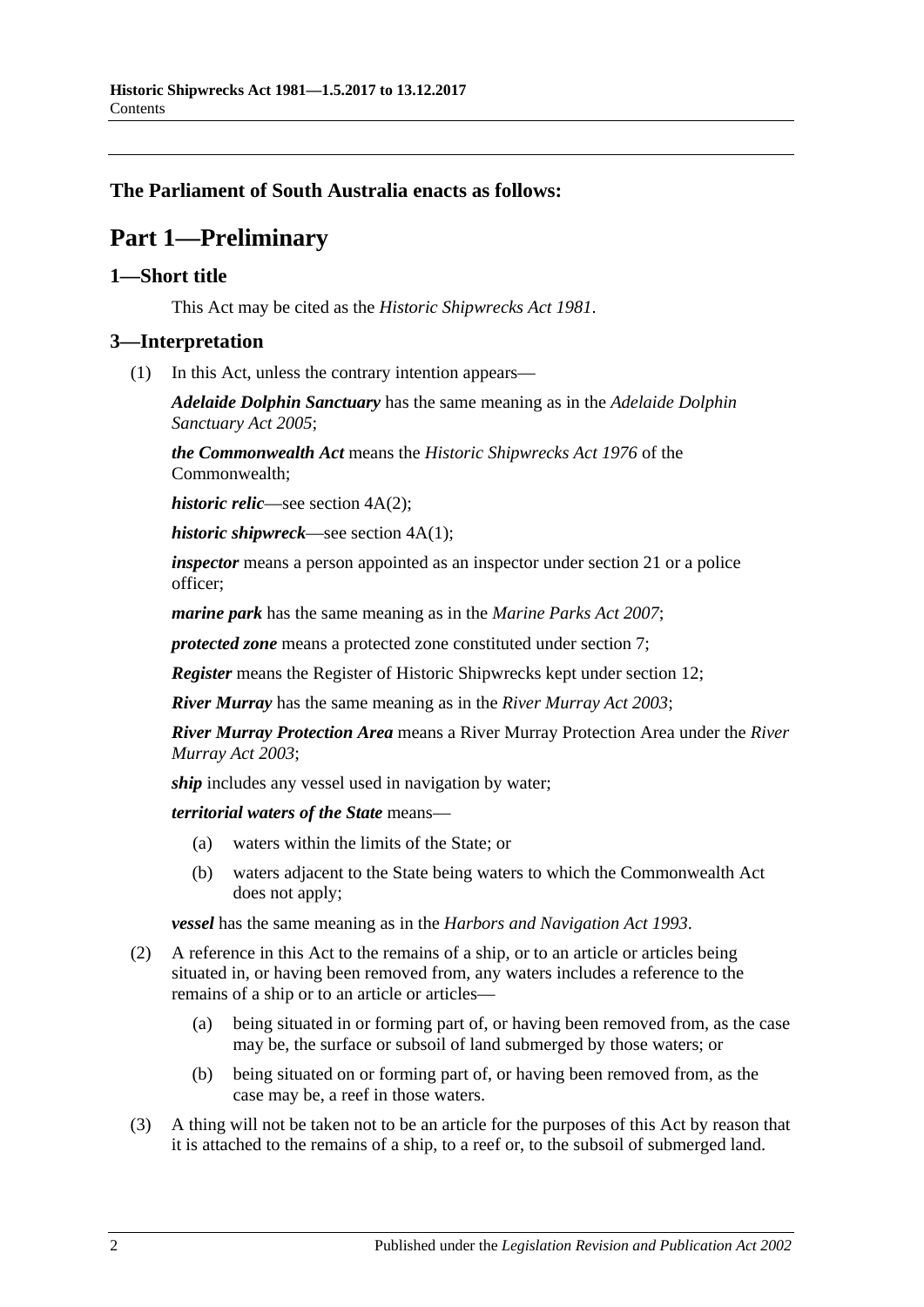(4) A reference in this Act to an article associated with a ship will be construed as a reference to an article that appears to have formed part of, to have been installed or carried on, or to have been constructed or used by a person associated with, a ship.

### <span id="page-2-0"></span>**4—Act to bind Crown**

This Act binds the Crown.

# <span id="page-2-1"></span>**Part 2—Protection of historic shipwrecks and relics**

#### <span id="page-2-2"></span>**4A—Certain shipwrecks and shipwreck relics are historic**

- <span id="page-2-3"></span>(1) Subject to this section, the remains of a ship are a historic shipwreck for the purposes of this Act if—
	- (a) in the case of remains situated in territorial waters of the State—
		- (i) the remains have been situated in such waters for 75 years or more; or
		- (ii) a declaration under section 5 or 6 is in force in relation to the remains; or
	- (b) in the case of remains that have been removed from territorial waters of the State (whether before or after the commencement of this Act)—
		- (i) the 75th anniversary of the date on which the remains first came to rest on the seabed of such waters has passed; or
		- (ii) a declaration under section 5 or 6 is in force in relation to the remains.
- <span id="page-2-5"></span><span id="page-2-4"></span>(2) Subject to this section, an article associated with a ship is a historic relic for the purposes of this Act if—
	- (a) in the case of an article situated in territorial waters of the State—
		- (i) the article has been situated in such waters for 75 years or more; or
		- (ii) a declaration under section 5 or 6 is in force in relation to the article; or
	- (b) in the case of an article that has been removed from territorial waters of this State (whether before or after the commencement of this Act)—
		- (i) the 75th anniversary of the date on which the article first came to rest on the seabed of such waters has passed; or
		- (ii) a declaration under section 5 or 6 is in force in relation to the article.
- <span id="page-2-6"></span>(3) The Governor may, by proclamation
	- (a) declare that [subsection](#page-2-3)  $(1)(a)(i)$  or  $(1)(b)(i)$  does not apply to the remains, or part of the remains, of a ship or class of ships; or
	- (b) declare that [subsection](#page-2-5)  $(2)(a)(i)$  or  $(2)(b)(i)$  does not apply to an article or class of articles.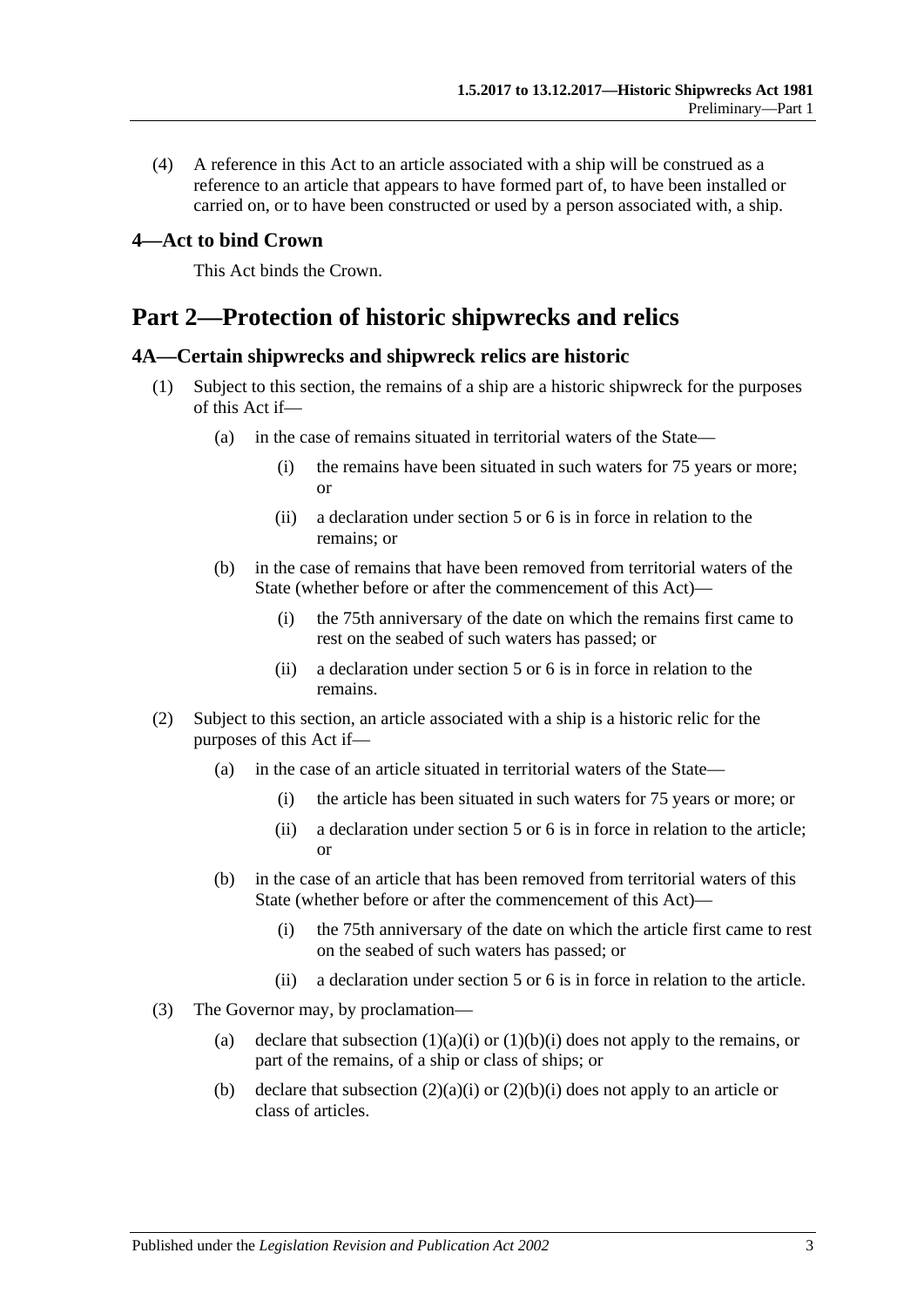# <span id="page-3-0"></span>**5—Declaration that shipwrecks and relics are historic**

- (1) If the Minister is of the opinion that—
	- (a) the remains of a ship situated in territorial waters of the State; or
	- (b) any part of the remains of a ship removed from territorial waters of the State,

are of historic significance, the Minister may, by notice in the Gazette, declare the remains to be a historic shipwreck.

- (2) If the Minister is of the opinion that an article, particular articles or all articles associated with a ship and situated in, or removed from, territorial waters of the State are of historic significance, the Minister may, by notice in the Gazette, declare the article or articles to be a historic relic or historic relics.
- (3) Subject to this Act, a declaration under this Act continues to apply to remains or an article despite the removal of the remains or article from the territorial waters of the State after the making of the declaration.
- (4) This section does not apply to or in relation to—
	- (a) the remains of a ship that are a historic shipwreck by virtue of section  $4A(1)(a)(i)$  or  $4A(1)(b)(i)$ ; or
	- (b) an article that is a historic relic by virtue of section  $4A(2)(a)(i)$  or  $4A(2)(b)(i)$ .

# <span id="page-3-1"></span>**6—Provisional declaration that shipwrecks and relics are historic**

- (1) If it appears to the Minister that an article or articles appearing to be the remains of a ship situated in, or removed from, territorial waters of the State may be of historic significance, the Minister may, by notice in the Gazette, provisionally declare the article or articles to be a historic shipwreck.
- (2) If it appears to the Minister that an article, or particular articles, situated in or removed from territorial waters of the State—
	- (a) may have been associated with a ship; and
	- (b) may be of historic significance,

the Minister may, by notice in the Gazette, provisionally declare the article or articles to be a historic relic or historic relics.

- (3) Subject to this Act, a declaration under this Act continues to apply to remains or an article despite the removal of the remains or article from the territorial waters of the State after the making of the declaration.
- (5) A notice under this section remains in force, unless sooner revoked, until the expiration of twelve months from the date of publication of the notice in the Gazette, but the revocation or expiration of a notice under this section does not prevent the publication in the Gazette of a further notice under this section in relation to an article or articles to which the revoked or expired notice applied.
- (6) This section does not apply to or in relation to—
	- (a) the remains of a ship that are a historic shipwreck by virtue of section  $4A(1)(a)(i)$  or  $4A(1)(b)(i)$ ; or
	- (b) an article that is a historic relic by virtue of section  $4A(2)(a)(i)$  or  $4A(2)(b)(i)$ .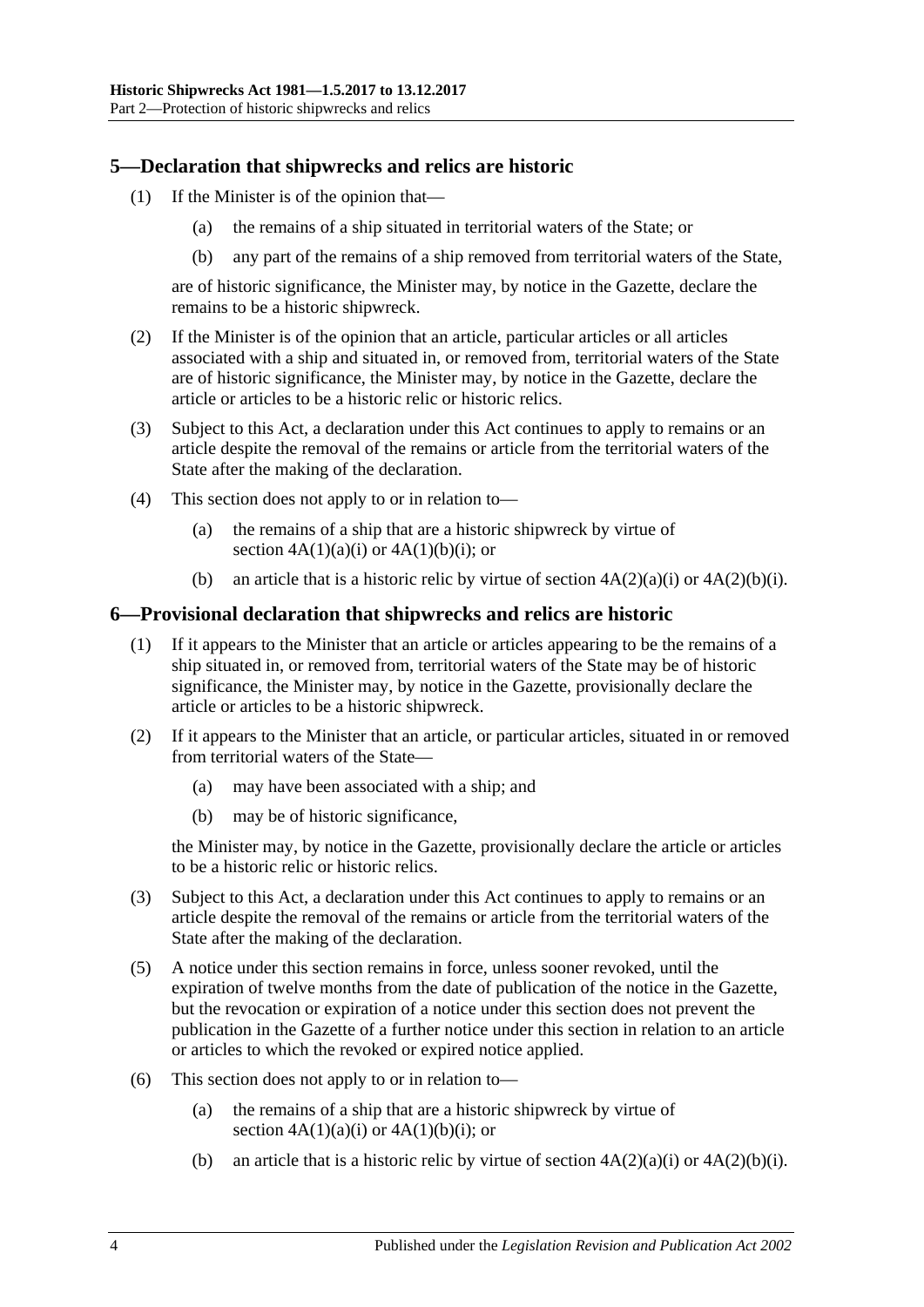# <span id="page-4-3"></span><span id="page-4-0"></span>**7—Declaration of protected zones**

- (1) The Minister may, by notice in the Gazette, declare an area (not exceeding 100 hectares) consisting of water or partly of water and partly of land within which a historic shipwreck or historic relic is, situated to be a protected zone.
- (2) If a notice declaring an area to be a protected zone is in force under [subsection](#page-4-3) (1), the protected zone will be taken to include the airspace above that area and, to the extent to which that area consists of the surface of water, to include the waters beneath that area and the surface and subsoil of the land submerged by those waters.
- <span id="page-4-5"></span>(3) Subject to [subsection](#page-4-4) (4), a notice under this section ceases to have force if the protected zone declared by the notice relates to the remains of a ship, or an article associated with a ship, that is the subject of a notice under [section](#page-3-0) 5 or [6](#page-3-1) that has been revoked or has otherwise ceased to be in force.
- <span id="page-4-4"></span>(4) A notice under this section remains in force despite [subsection](#page-4-5) (3) if—
	- (a) the notice relates to an area within which the remains of a ship are situated and the remains are a historic shipwreck by virtue of section  $4A(1)(a)(i)$ ; or
	- (b) the notice relates to an area within which an article associated with a ship is situated and the article is a historic relic by virtue of section  $4A(2)(a)(i)$ .
- (5) Nothing in [subsection](#page-4-5) (3) prevents the publication in the Gazette of a further notice under this section in relation to the remains of a ship, or in relation to an article associated with a ship, if a further notice is published in the Gazette under [section](#page-3-0) 5 or [6](#page-3-1) in relation to the remains or in relation to the article.

# <span id="page-4-1"></span>**8—Further publication of notices**

If a notice under [section](#page-3-0) 5, [6](#page-3-1) or [7](#page-4-0) is published in the Gazette, the Minister may cause a copy of the notice to be published in newspapers, periodicals or other publications as the Minister thinks appropriate.

# <span id="page-4-6"></span><span id="page-4-2"></span>**9—Notice of location of historic shipwrecks and relics**

- $(1)$  If—
	- (a) a person has possession, custody or control of an article; and
	- (b) a notice applying in respect of the article is published in the Gazette under [section](#page-3-0) 5 or 6.

the person must, within thirty days after the date of publication of the notice in the Gazette, give the prescribed notice to the Minister in relation to the article.

Maximum penalty: \$10 000.

<span id="page-4-7"></span>(2) If an article in respect of which a notice published in the Gazette under [section](#page-3-0) 5 or [6](#page-3-1) applies comes into the possession, custody or control of a person, the person must, within thirty days after the day on which the article comes into the person's possession, custody or control, give the prescribed notice to the Minister in relation to the article.

Maximum penalty: \$10 000.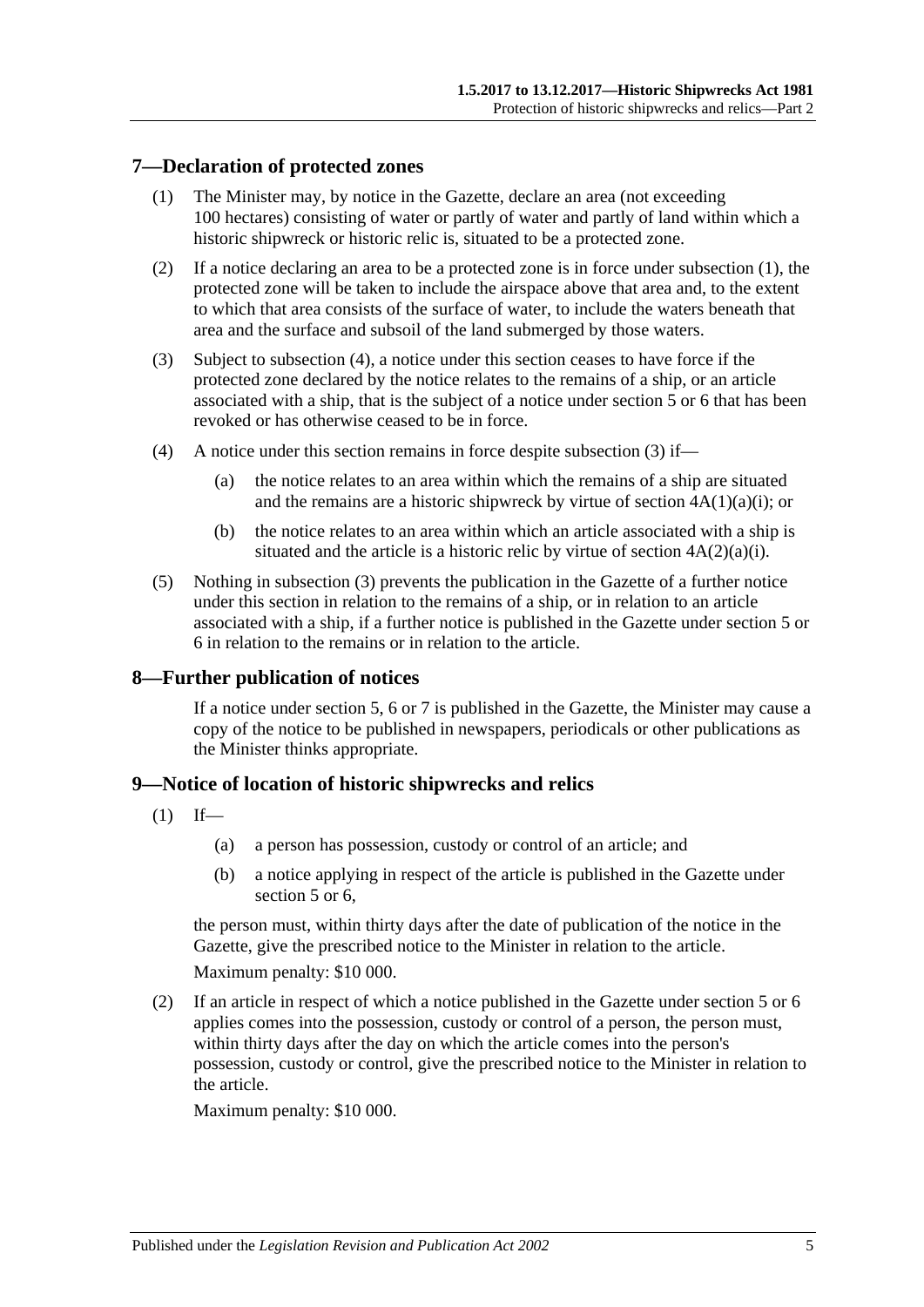- (3) It is a defence to a charge of an offence against [subsection](#page-4-6) (1) or [\(2\)](#page-4-7) in relation to an article in respect of which a notice was published in the Gazette under [section](#page-3-0) 5 or [6](#page-3-1) if the person proves that the person did not know, and had no reasonable grounds for believing, that the article was an article to which the notice related.
- (4) For the purposes of this section, the prescribed notice in relation to an article means a notice in writing describing the article and stating where the article is situated.

#### <span id="page-5-2"></span><span id="page-5-0"></span>**10—Power of Minister to ascertain location of historic shipwrecks and relics**

- (1) If it appears to the Minister that—
	- (a) a person may have, or may have had, possession, custody or control of an article; and
	- (b) the article is or may be, or is or may be a part of, a historic shipwreck or is or may be a historic relic,

the Minister may, by notice in writing to the person, require the person, within the time specified in the notice—

- (c) to inform the Minister whether the person has, or has had, possession, custody or control of the article; and
- (d) if the person has ceased to have possession, custody or control of the article, to give the Minister particulars of the circumstances in which the person ceased to have possession, custody or control of the article; and
- (e) if the person has transferred possession, custody or control of the article to another person, to give the Minister the name and address of the person to whom possession, custody or control of the article was transferred.
- (2) A person to whom a notice is given by the Minister under [subsection](#page-5-2) (1) must not—
	- (a) refuse or fail to comply with the notice to the extent that the person is capable of complying with it; or
	- (b) in purported compliance with the notice, knowingly furnish information that is false or misleading.

Maximum penalty: \$10 000.

(3) A person is not excused from furnishing information under this section on the ground that the information may tend to incriminate the person but the information furnished is not admissible in evidence against the person except in proceedings for an offence against this section.

# <span id="page-5-1"></span>**11—Power of Minister to give directions in relation to custody of historic shipwrecks and relics**

- <span id="page-5-3"></span>(1) If a person has possession, custody or control of an article, being, or being a part of, a historic shipwreck or being a historic relic, the Minister may, for the purpose of—
	- (a) the preservation of the article; or
	- (b) the exhibition of, or the provision of access to, the article,

by notice in writing, require the person to take specified action in relation to the article.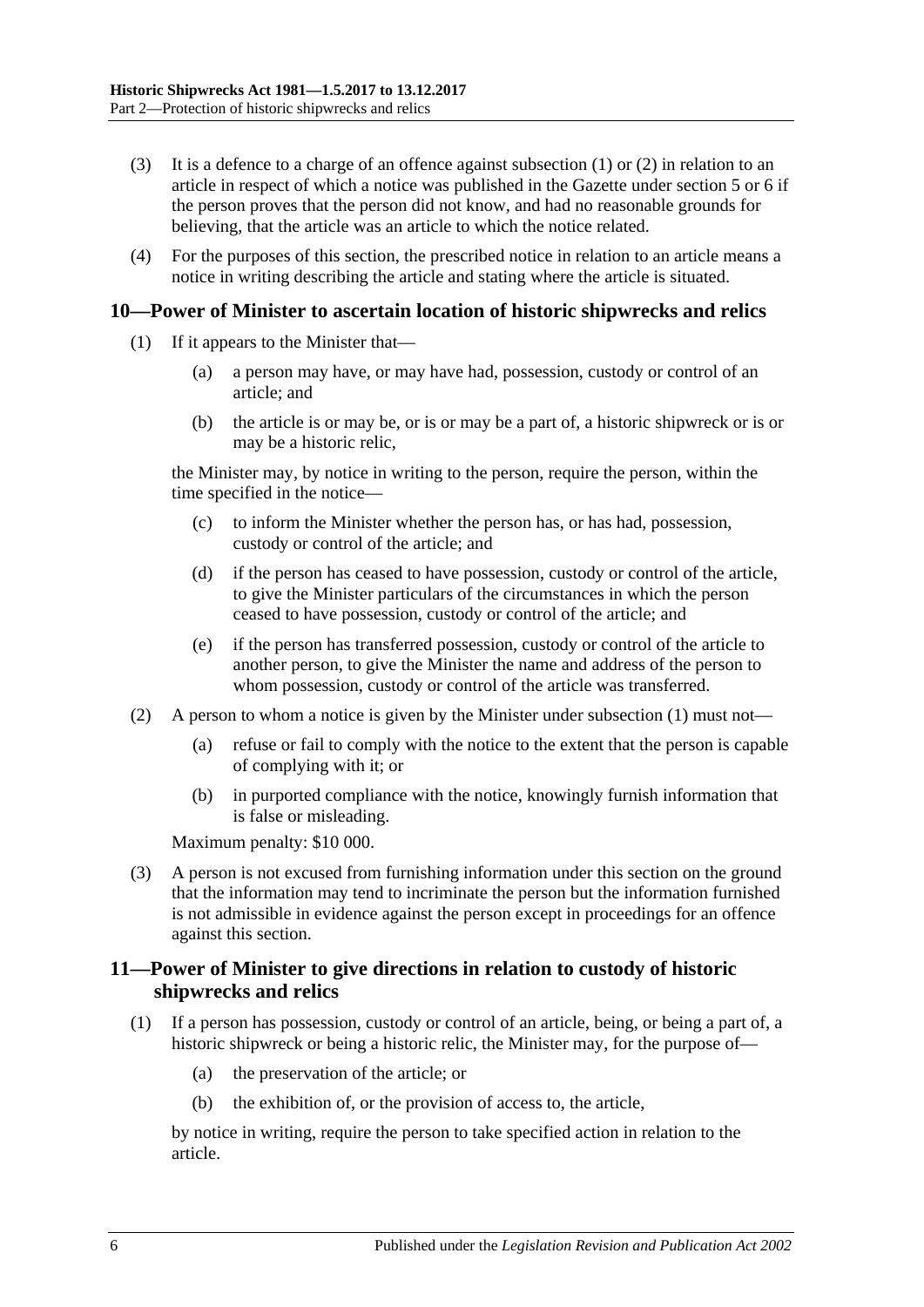- (2) The action that a person may be required to take in relation to an article by a notice under [subsection](#page-5-3)  $(1)$  includes but is not limited to-
	- (a) keeping the article in a particular manner or place; and
	- (b) removing the article to a particular place within a particular time; and
	- (c) doing a particular act in relation to the article within a particular time, being an act designed to assist in the preservation of the article; and
	- (d) delivering the article into the custody of a particular person within a particular time.
- <span id="page-6-2"></span>(3) If the Minister gives a notice to a person under [subsection](#page-5-3) (1) requiring the person to take action in relation to an article other than action referred to in [subsection](#page-6-2) (2)(d), the notice must include a statement that the person may, in lieu of taking that action, deliver the article within a specified time into the custody of a person specified in the notice.
- (4) A person to whom a notice is given by the Minister under [subsection](#page-5-3) (1) must comply with the notice.

Maximum penalty: \$10 000 or imprisonment for 2 years, or both.

- (5) A civil action does not lie against a person in respect of action taken in accordance with a notice given to the person by the Minister under [subsection](#page-5-3) (1).
- (6) A person to whom a notice is given under [subsection](#page-5-3) (1) may, within one month after the date of the notice, appeal to the Administrative and Disciplinary Division of the District Court against the decision to give the notice.
- (8) A person to whom a notice is given under [subsection](#page-5-3) (1) may recover, as a debt due to the person from the Crown, reasonable costs incurred by the person in carrying out the requirements of the notice.

# <span id="page-6-0"></span>**12—Register of Historic Shipwrecks**

- (1) The Minister must cause to be kept a register to be known as the Register of Historic Shipwrecks.
- (2) The Minister must cause to be entered in the Register—
	- (a) particulars of all known remains and articles that are historic shipwrecks or historic relics by virtue of section  $4A(1)(a)(i)$ ,  $(1)(b)(i)$ ,  $(2)(a)(i)$  or  $(2)(b)(i)$ ; and
	- (b) particulars of all remains and articles in relation to which declarations of historic shipwrecks or historic relics under [section](#page-3-0) 5 or [6](#page-3-1) are in force; and
	- (c) particulars of areas in relation to which declarations of protected zones under [section](#page-4-0) 7 are in force.
- (3) A person may inspect the Register and, on payment of the prescribed fee, is entitled to be furnished with a copy of the Register or a part of the Register.

# <span id="page-6-3"></span><span id="page-6-1"></span>**13—Prohibition of certain action in relation to historic shipwrecks and relics**

- (1) Except in accordance with a permit, a person must not—
	- (a) damage or destroy a historic shipwreck or a historic relic; or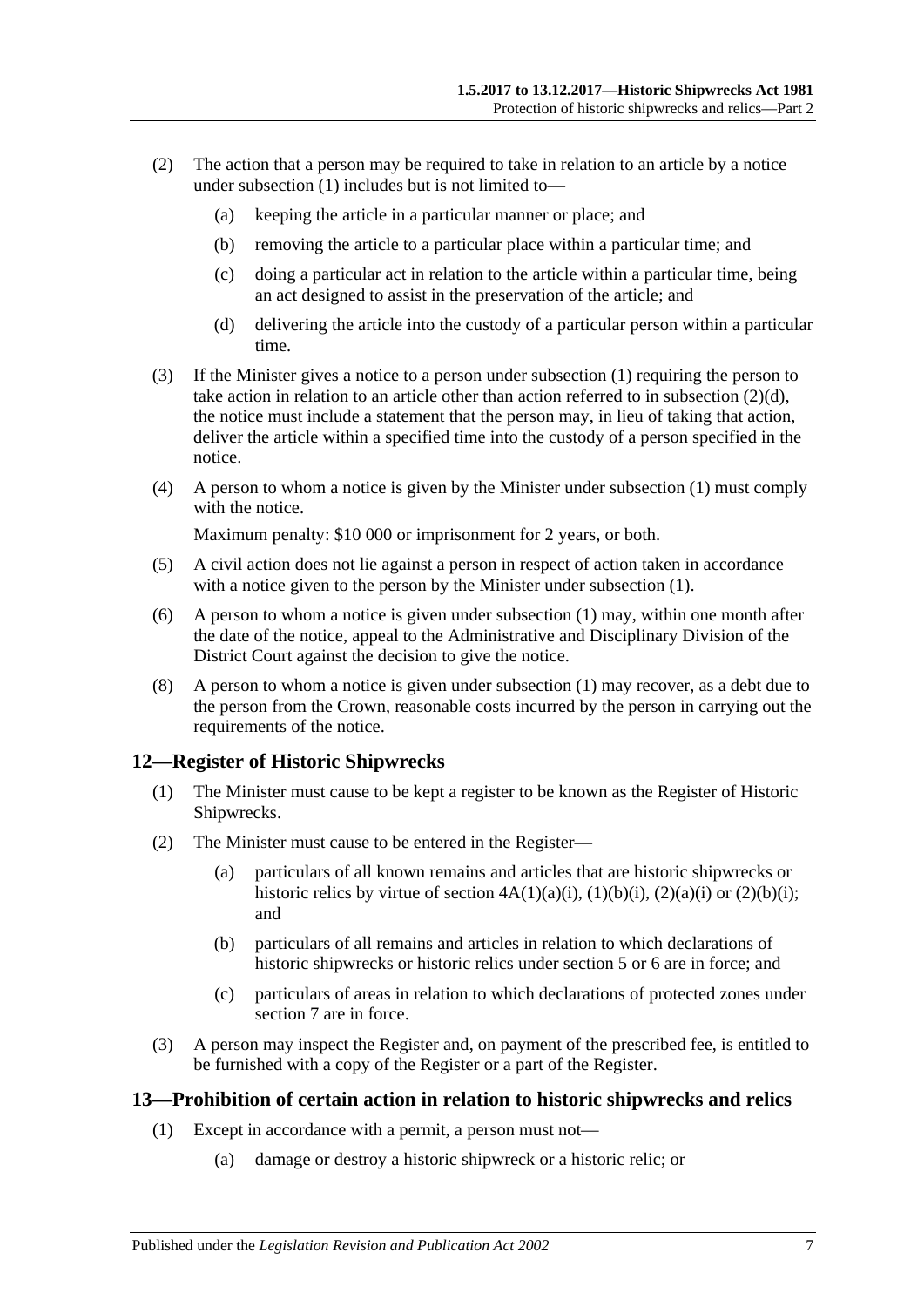- (b) interfere with a historic shipwreck or a historic relic; or
- (c) dispose of a historic shipwreck or a historic relic; or
- (d) remove a historic shipwreck or a historic relic from the territorial waters of the State.

Maximum penalty: \$20 000 or imprisonment for 4 years, or both.

- (2) A reference in [subsection](#page-6-3) (1) to the removal of a historic shipwreck or a historic relic from the territorial waters of the State includes a reference to the removal of a historic shipwreck or a historic relic from the surface or subsoil of land submerged by those waters or from a reef in those waters.
- (4) In this section—

*historic shipwreck* includes a part of a historic shipwreck.

#### <span id="page-7-0"></span>**15—Permits for exploration or recovery of shipwrecks and relics**

- (1) The Minister may, in the Minister's discretion, on application by a person, grant a permit to that person authorising that person and other persons named or described in the permit to do an act or thing specified in the permit the doing of which would otherwise be prohibited by [section](#page-6-1) 13 or the regulations.
- <span id="page-7-1"></span>(2) The Minister may, when granting a permit or at any time while a permit is in force, impose conditions in respect of the permit and may at any time revoke or vary any conditions so imposed.
- (3) The conditions that may be imposed under [subsection](#page-7-1) (2) in respect of a permit authorising the doing of an act or thing include but are not limited to—
	- (a) a condition requiring the act or thing to be done in a specified manner; and
	- (b) a condition requiring the act or thing to be done only in accordance with the directions of a person named or described in the permit as a person empowered to give such directions; and
	- (c) a condition requiring articles obtained by the doing of an act that is authorised by the permit to be done to be held in custody, or dealt with, as specified in the permit or in directions given by a person named or described in the permit as a person empowered to give such directions.
- (3a) If an application for a permit relates to a historic shipwreck or historic relic located within—
	- (a) the Adelaide Dolphin Sanctuary—
		- (i) the Minister must, in considering the application, seek to further the objects and objectives of the *[Adelaide Dolphin Sanctuary Act](http://www.legislation.sa.gov.au/index.aspx?action=legref&type=act&legtitle=Adelaide%20Dolphin%20Sanctuary%20Act%202005) 2005* and take into account the provisions of the Adelaide Dolphin Sanctuary Management Plan under that Act; and
		- (ii) if so required under the regulations—the Minister must, before making the Minister's decision on the application, consult with and have regard to the views of the Minister to whom the administration of the *[Adelaide Dolphin Sanctuary Act](http://www.legislation.sa.gov.au/index.aspx?action=legref&type=act&legtitle=Adelaide%20Dolphin%20Sanctuary%20Act%202005) 2005* is committed; or
	- (b) a marine park—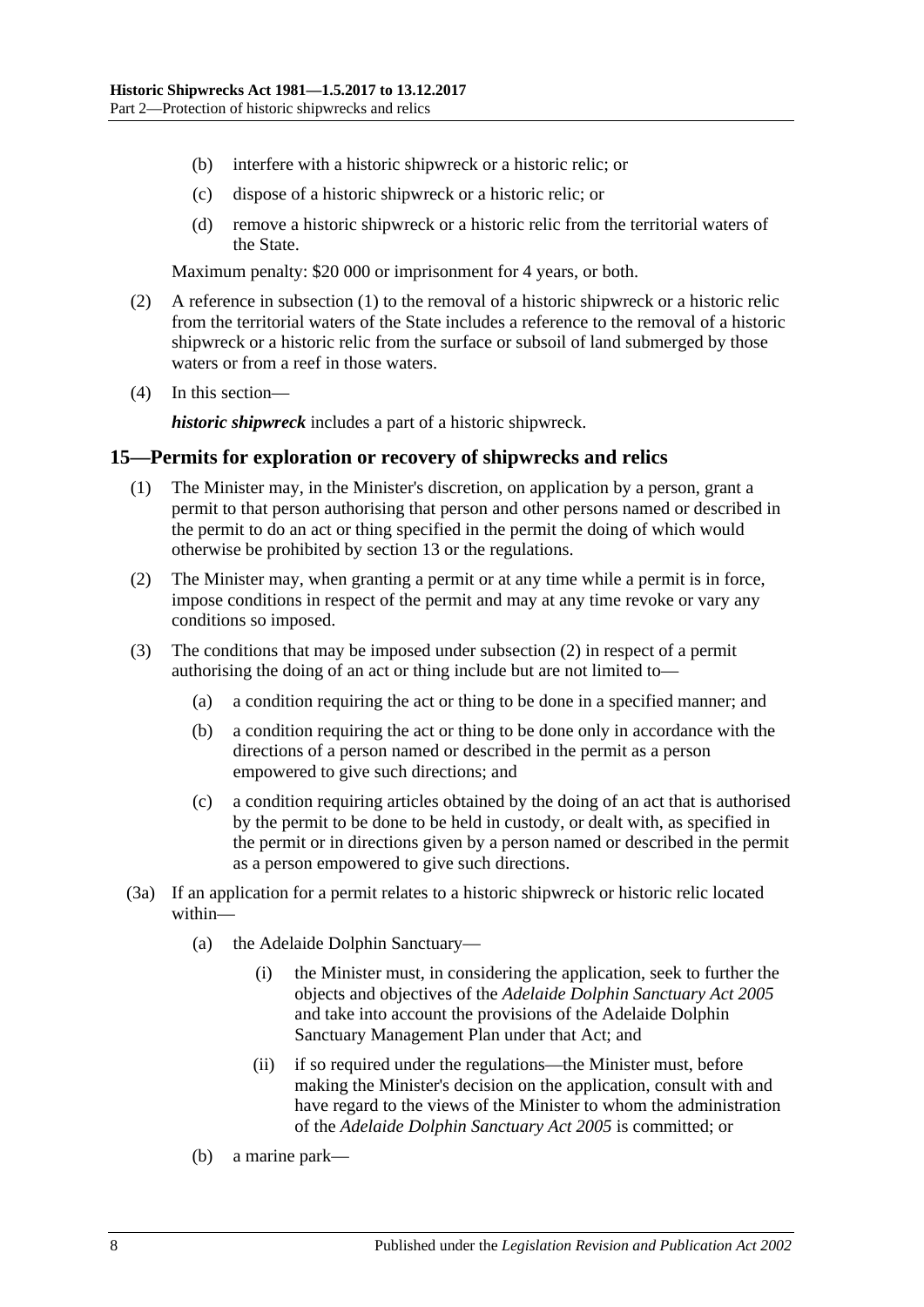- (i) the Minister must, in considering the application, seek to further the objects of the *[Marine Parks Act](http://www.legislation.sa.gov.au/index.aspx?action=legref&type=act&legtitle=Marine%20Parks%20Act%202007) 2007* and take into account the provisions of the management plan for the marine park under that Act; and
- (ii) if so required under the regulations—the Minister must, before making the Minister's decision on the application, consult with and have regard to the views of the Minister to whom the administration of the *[Marine Parks Act](http://www.legislation.sa.gov.au/index.aspx?action=legref&type=act&legtitle=Marine%20Parks%20Act%202007) 2007* is committed; or
- (c) the River Murray—
	- (i) the Minister must, in considering the application, seek to further the objects of the *[River Murray Act](http://www.legislation.sa.gov.au/index.aspx?action=legref&type=act&legtitle=River%20Murray%20Act%202003) 2003* and the *Objectives for a Healthy River Murray* under that Act and take into account the provisions of the River Murray Act Implementation Strategy under that Act; and
	- (ii) if so required under the regulations—the Minister must, before making a decision on the application, consult with and have regard to the views of the Minister to whom the administration of the *[River](http://www.legislation.sa.gov.au/index.aspx?action=legref&type=act&legtitle=River%20Murray%20Act%202003)  [Murray Act](http://www.legislation.sa.gov.au/index.aspx?action=legref&type=act&legtitle=River%20Murray%20Act%202003) 2003* is committed and comply with the Minister's directions (if any) in relation to the application.
- (4) A condition imposed in respect of a permit (other than a condition contained in a permit) or a revocation or variation of a condition so imposed takes effect when notice of the condition or of the revocation or variation is served on the person to whom the permit was granted.
- (5) A person must not contravene a condition imposed in respect of a permit that has been granted to the person or is otherwise applicable to the person.

Maximum penalty: \$10 000 or imprisonment for 2 years, or both.

- (6) The Minister may, at any time, by notice in writing to the person to whom a permit has been granted—
	- (a) revoke the permit; or
	- (b) suspend the permit; or
	- (c) cancel the suspension of the permit.
- (7) A suspension of a permit may be of indefinite duration or for a specified period.

# <span id="page-8-0"></span>**15A—Permits not transferable**

A permit granted under this Act is not transferable.

#### <span id="page-8-1"></span>**16—Defences**

It is a defence to a charge of an offence against section 13 or 15(5), or an offence against the regulations, if the act that constituted the offence was done for the purpose of—

- (a) saving human life; or
- (b) securing the safety of a ship (including a hovercraft or any similar craft) where the ship was endangered by stress of weather or by navigational hazards; or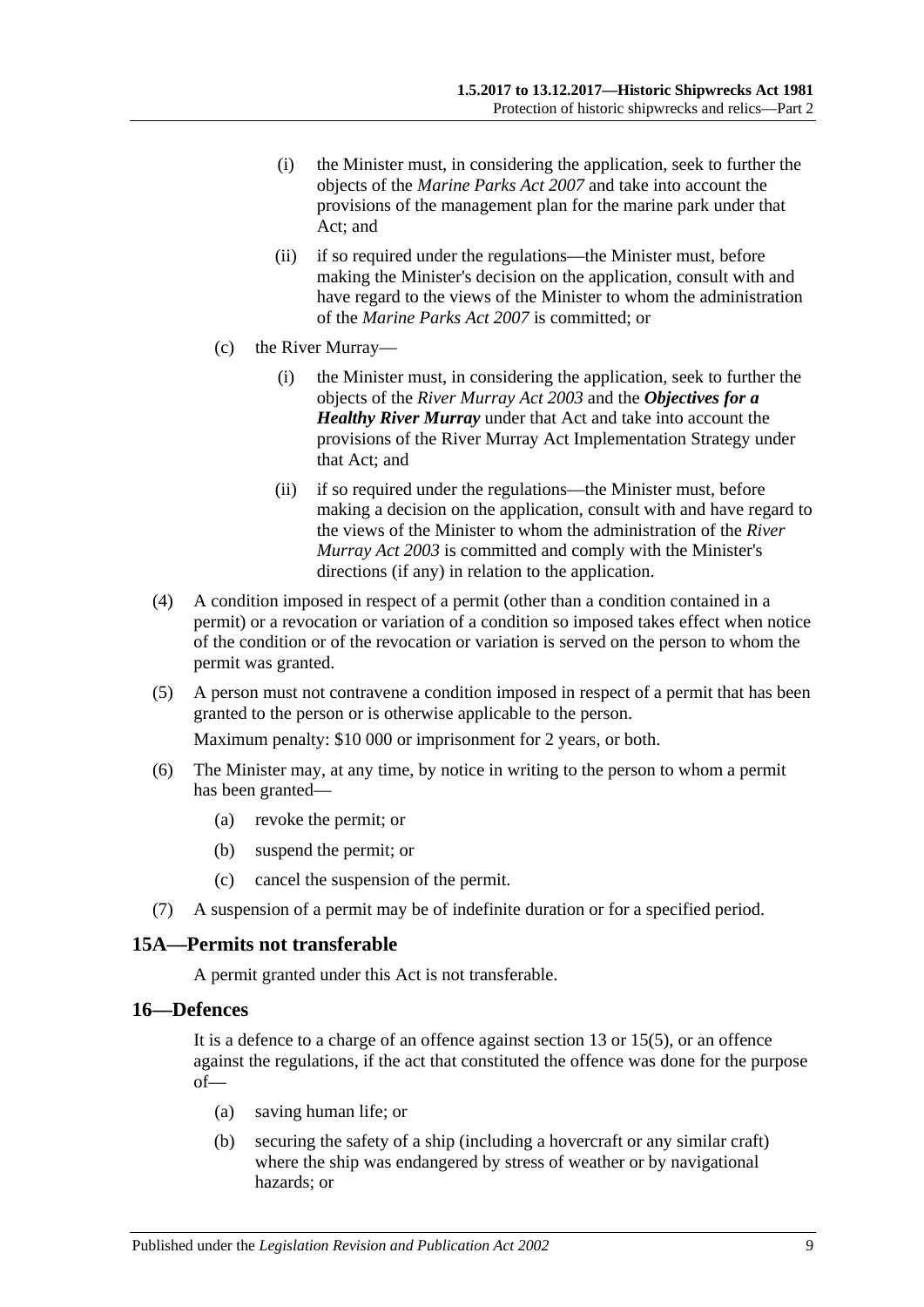(c) dealing with an emergency involving a serious threat to the environment,

or was done with any other reasonable excuse.

# <span id="page-9-2"></span><span id="page-9-0"></span>**17—Discovery of shipwrecks and relics to be notified**

(1) A person who finds, in a fixed position in territorial waters of the State, the remains of a ship or of a part of a ship, or an article associated with a ship, must, as soon as practicable, give to the Minister a notice setting out a description of the remains or of the article and a description of the place where the remains are, or the article is, situated, being a description of that place that is sufficient to enable the remains or article to be located.

Maximum penalty: \$10 000.

- (2) It is a defence to a charge of an offence against [subsection](#page-9-2) (1) if the person proves, or proves that the person had reasonable grounds for believing, that a notice setting out a description of the place where the remains are or the article is situated, being a description that is sufficient to enable the remains or article to be located, was given to the Minister by another person before it was practicable for the firstmentioned person to give such a notice.
- (3) A person must not in a notice purporting to be given to the Minister under [subsection](#page-9-2) (1) make a statement that to the person's knowledge is false or misleading in a material particular.

Maximum penalty: \$10 000.

#### <span id="page-9-3"></span><span id="page-9-1"></span>**18—Rewards**

- (1) The Minister may—
	- (a) pay a reward not exceeding the prescribed amount to the person who first notifies the Minister in accordance with [section](#page-9-0) 17 of the location of any remains or article—
		- (i) a description of the location of which, being a description sufficient to enable the remains or article to be located, had not previously been published in Australia; and
		- (ii) in respect of which a declaration has, since the notification was made, been made under [section](#page-3-0) 5; and
	- (b) offer and pay a reward not exceeding the prescribed amount to the person who first furnishes to the Minister a description of the location of a historic shipwreck, or of a historic relic or historic relics, specified in the offer, being a description sufficient to enable the historic shipwreck or historic relic or historic relics to be located; and
	- (c) pay a reward not exceeding the prescribed amount to any person who furnishes information leading to the conviction of a person for an offence against this Act.
- (2) Payments under [subsection](#page-9-3) (1) must be made out of money appropriated by the Parliament for the purpose.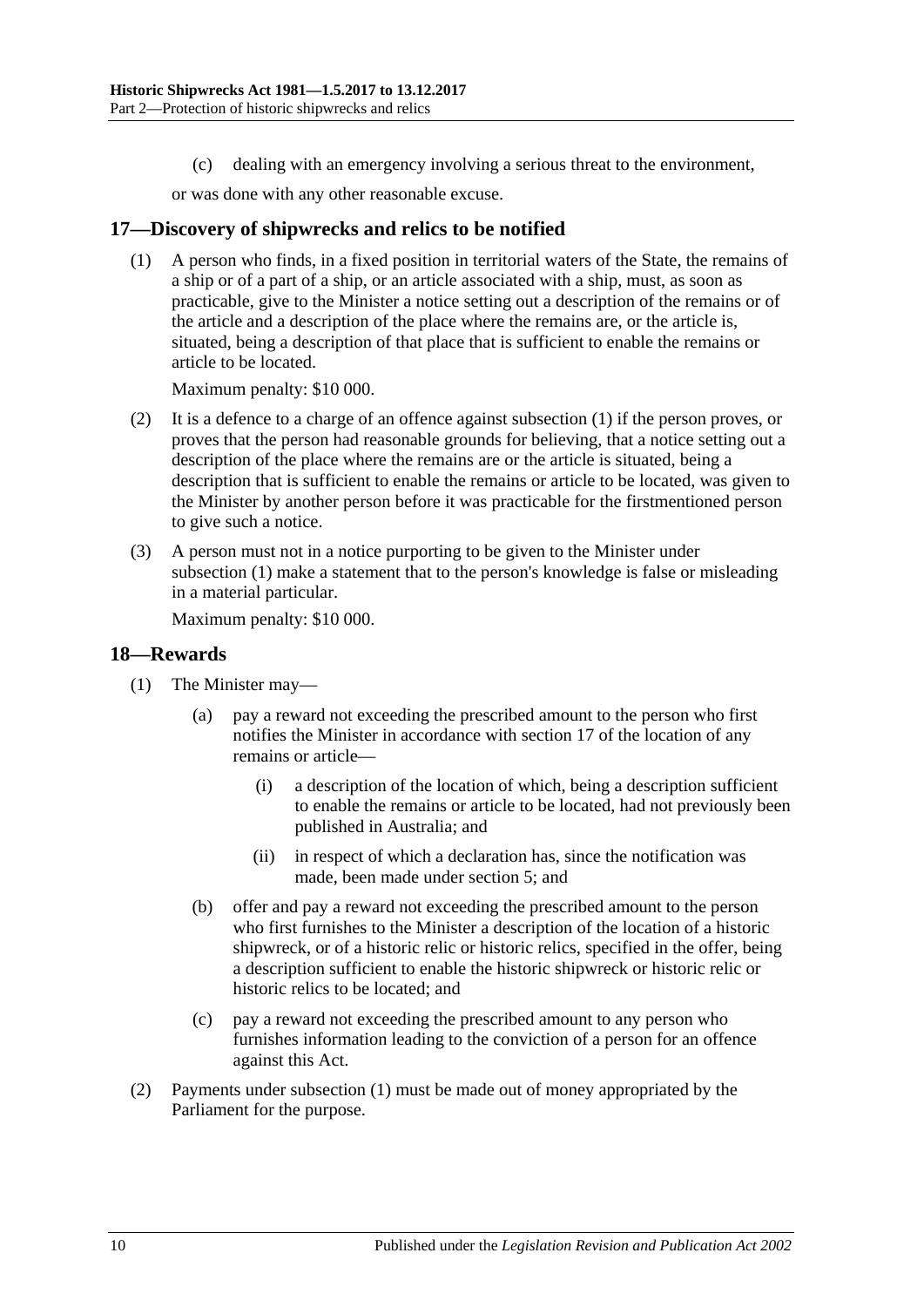# <span id="page-10-0"></span>**Part 3—Miscellaneous**

# <span id="page-10-1"></span>**19—Arrangements for Commonwealth authorities to perform functions in relation to historic shipwrecks and relics**

The Governor may make arrangements with the Governor-General of the Commonwealth for the performance of functions by a competent authority of the Commonwealth in relation to the protection, recovery, preservation and exhibition of historic shipwrecks and historic relics.

# <span id="page-10-2"></span>**20—Power of Minister to vest property in historic shipwrecks and relics in the Crown**

- <span id="page-10-5"></span>(1) If the Minister is of the opinion that it is necessary to do so in order to protect the public interest, the Minister may, by notice in the Gazette, declare any historic shipwreck or historic relic to be vested in the Crown.
- (2) On the publication of a notice under [subsection](#page-10-5) (1), the ownership of the historic shipwreck or historic relic vests in the Crown free of any other interest.
- (3) No notice may be published under [subsection](#page-10-5) (1) in respect of a historic shipwreck or historic relic lawfully in the possession of a person at the commencement of this Act.
- <span id="page-10-6"></span>(4) A person who would, but for the publication of a notice under this section, have been entitled to a historic shipwreck or historic relic, or to any interest in a historic shipwreck or historic relic, may, within six months of the publication of the notice, claim compensation for the loss by action against the Crown in the Land and Valuation Court.
- (5) On a claim under [subsection](#page-10-6) (4), the Land and Valuation Court may award such compensation against the Crown as it considers just.

# <span id="page-10-7"></span><span id="page-10-3"></span>**21—Appointment of inspectors**

- (1) The Minister may appoint a person to be an inspector for the purposes of this Act.
- (2) The Minister must cause to be issued to each inspector appointed under [subsection](#page-10-7) (1) an identity card containing a photograph of the inspector.
- (3) A person who ceases to be an inspector appointed under [subsection](#page-10-7) (1) must immediately return the person's identity card to the Minister. Maximum penalty: \$500.

# <span id="page-10-4"></span>**22—Powers of inspectors**

- <span id="page-10-8"></span>(1) An inspector may, as reasonably required for the administration or enforcement of this Act, exercise any of the following powers:
	- (a) at any reasonable time, enter, search and inspect any premises and, if necessary, use reasonable force to break into or open any part of, or anything in or on, the premises;
	- (b) enter and inspect any vehicle, and for that purpose require a vehicle to stop, or to be presented for inspection at a place and time specified by the inspector;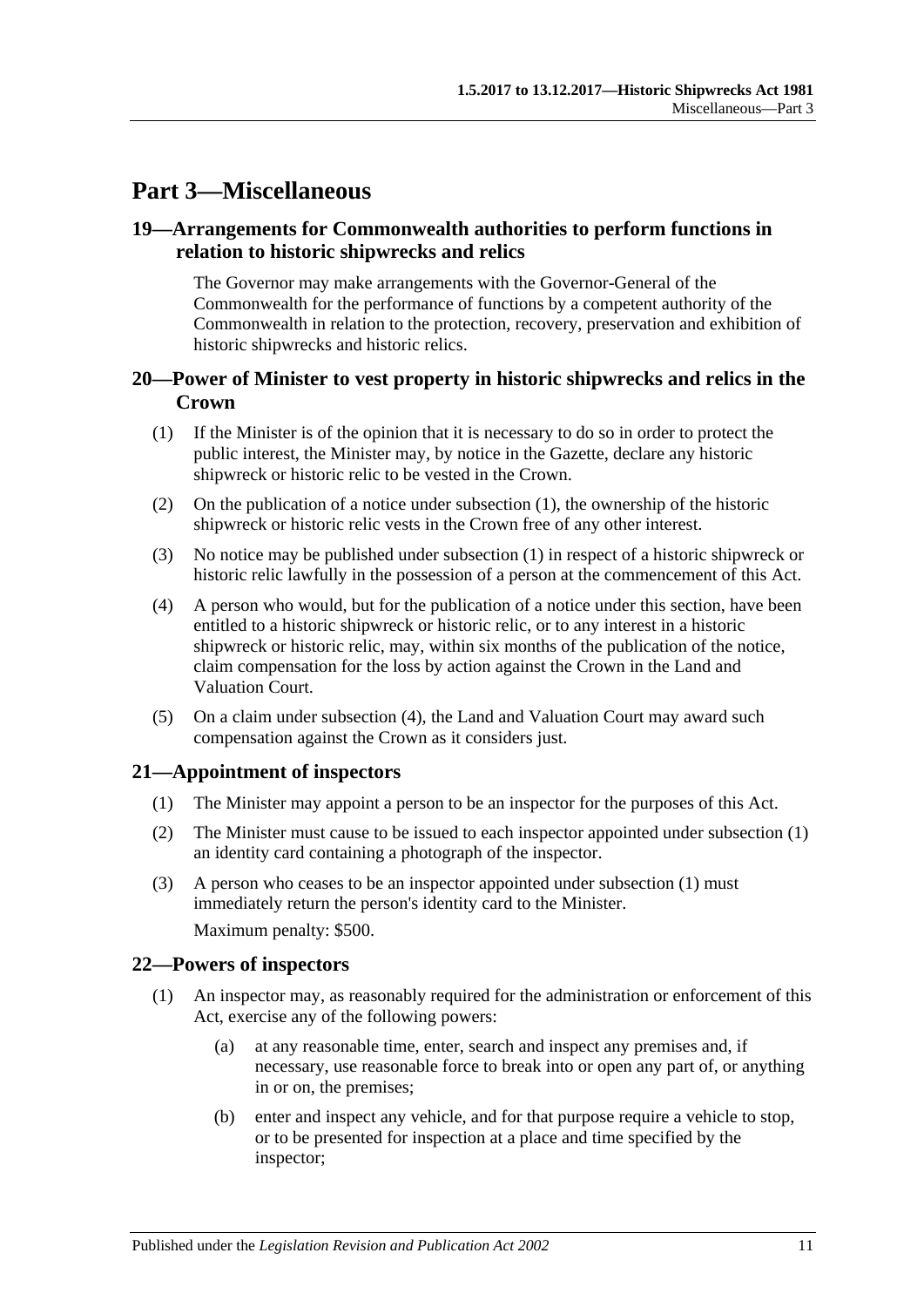- (c) board and inspect any vessel and, if necessary—
	- (i) require a person apparently in charge of the vessel to facilitate the boarding; and
	- (ii) use reasonable force to break into or open, or require a person to open, any part of, or anything in or on, the vessel;
- (d) give directions with respect to the stopping, securing or movement of a vehicle, vessel, equipment or other thing;
- (e) require a person who the inspector reasonably suspects is committing, is intending to commit, or has committed, an offence against this Act to state the person's full name and usual place of residence and to produce evidence of the person's identity;
- (f) require a person who the inspector reasonably suspects has knowledge of matters in respect of which information is required for the administration or enforcement of this Act to answer questions about those matters;
- (g) require a person to produce documents, including a written record that reproduces in an understandable form, information stored by computer or other process;
- (h) examine, copy or take extracts from documents or records so produced or require a person to provide a copy of any such document or record;
- (i) require a person holding a permit or other authority or required to hold a permit or other authority to produce the permit or other authority for inspection;
- (j) take photographs, films or video or audio recordings;
- (k) give directions required in connection with the exercise of a power conferred by any of the paragraphs above or otherwise in connection with the administration or enforcement of this Act.
- (2) An inspector may only exercise the power conferred by [subsection](#page-10-8)  $(1)(a)$  in respect of residential premises on the authority of a warrant issued by a magistrate or justice.
- (3) A warrant may not be issued unless the magistrate or justice (as the case may be) is satisfied that the warrant is reasonably required in the circumstances.
- (4) An application for the issue of a warrant—
	- (a) may be made either personally or by telephone; and
	- (b) must be made in accordance with any procedures prescribed by the regulations.
- (5) An inspector may in exercising powers under this section be accompanied by such assistants as are reasonably required in the circumstances.
- (6) An inspector may require an occupier of premises, or a person apparently in charge of any vehicle, vessel, equipment or other thing, to give the inspector or a person assisting the inspector such assistance as is reasonably required by the inspector for the effective exercise of the inspector's powers under this section.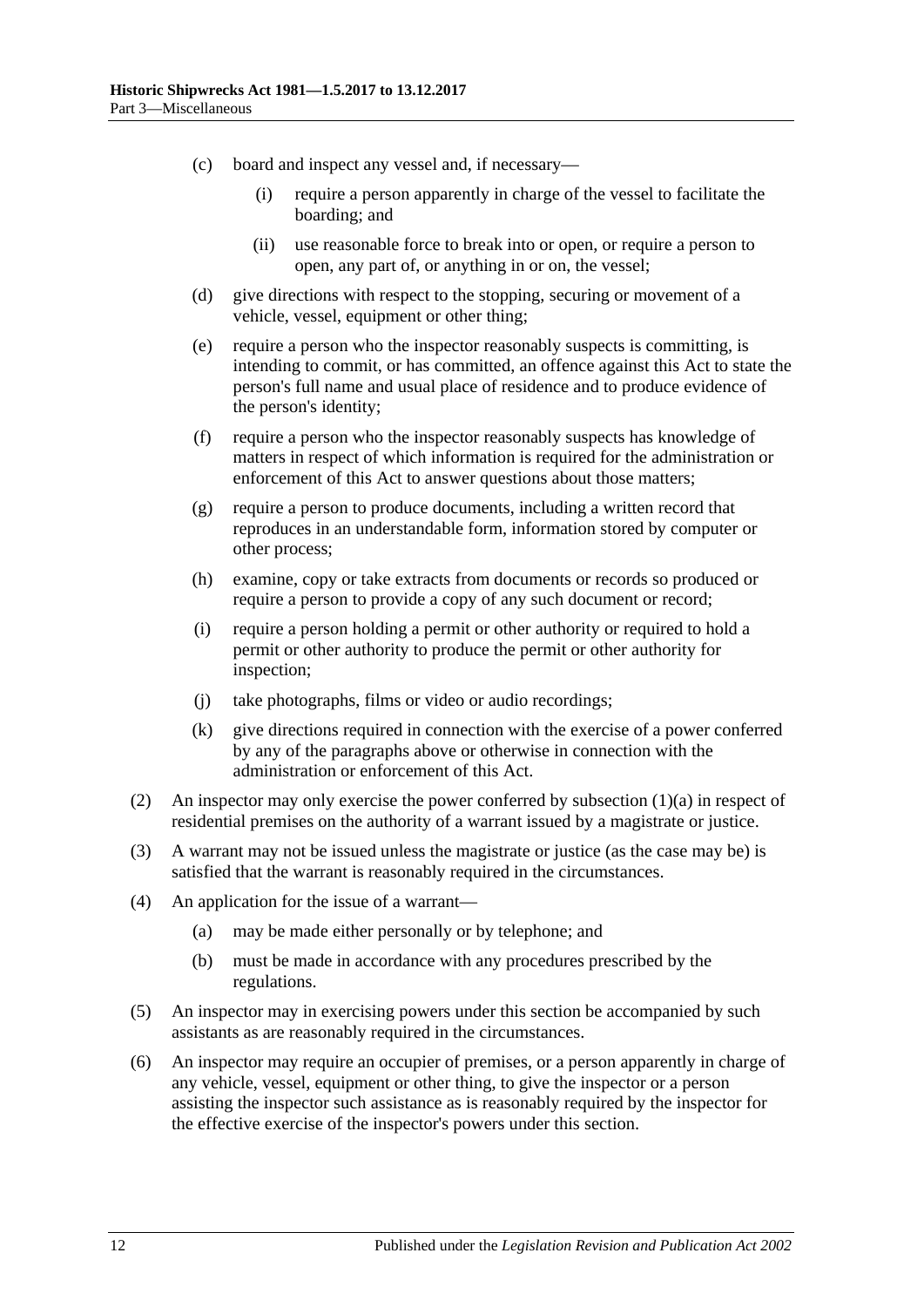- (7) A person must not—
	- (a) without reasonable excuse, hinder or obstruct an inspector or other person engaged in the administration or enforcement of this Act; or
	- (b) without reasonable excuse, fail to comply with a requirement or direction of an inspector under this Act; or
	- (c) fail to answer a question put by an inspector to the best of the person's knowledge, information or belief; or
	- (d) produce a document or record that the person knows is false or misleading in a material particular; or
	- (e) use abusive, threatening or insulting language to an inspector, or a person assisting an inspector; or
	- (f) falsely represent, by words or conduct, that the person is an inspector.

Maximum penalty: \$10 000.

(8) It is a reasonable excuse for a person to refuse or fail to answer a question or to produce, or provide a copy of, a document or information as required under this section on the ground that to do so might tend to incriminate the person or make the person liable to a penalty.

#### <span id="page-12-2"></span><span id="page-12-0"></span>**23—Arrest without warrant**

- (1) An inspector may, without warrant, arrest a person if the inspector reasonably believes—
	- (a) that the person has committed an offence against [section](#page-6-1) 13 or the regulations; and
	- (b) that proceedings against the person by summons would not be effective.
- (2) If an inspector (other than a police officer who is in uniform) arrests a person under [subsection](#page-12-2)  $(1)$ , the inspector must-
	- (a) in the case of an inspector who is a police officer—produce, for inspection by the person arrested, written evidence of the fact that the inspector is a police officer; or
	- (b) in any other case—produce the inspector's identity card for inspection by the person arrested.
- (3) If a person is arrested under [subsection](#page-12-2) (1), an inspector must immediately bring the person, or cause the person to be brought, before a Justice of the Peace or other proper authority to be dealt with in accordance with law.
- (4) Nothing in this section prevents the arrest of a person in accordance with any other law.

# <span id="page-12-1"></span>**24—Seizure and forfeiture**

- (1) If an inspector has reason to suspect that any vehicle, vessel, equipment or other thing has been used in, is otherwise involved in, or affords evidence of, the commission of an offence against this Act, the inspector may seize and retain the vehicle, vessel, equipment or other thing—
	- (a) until the expiry of a period of 60 days after the seizure; or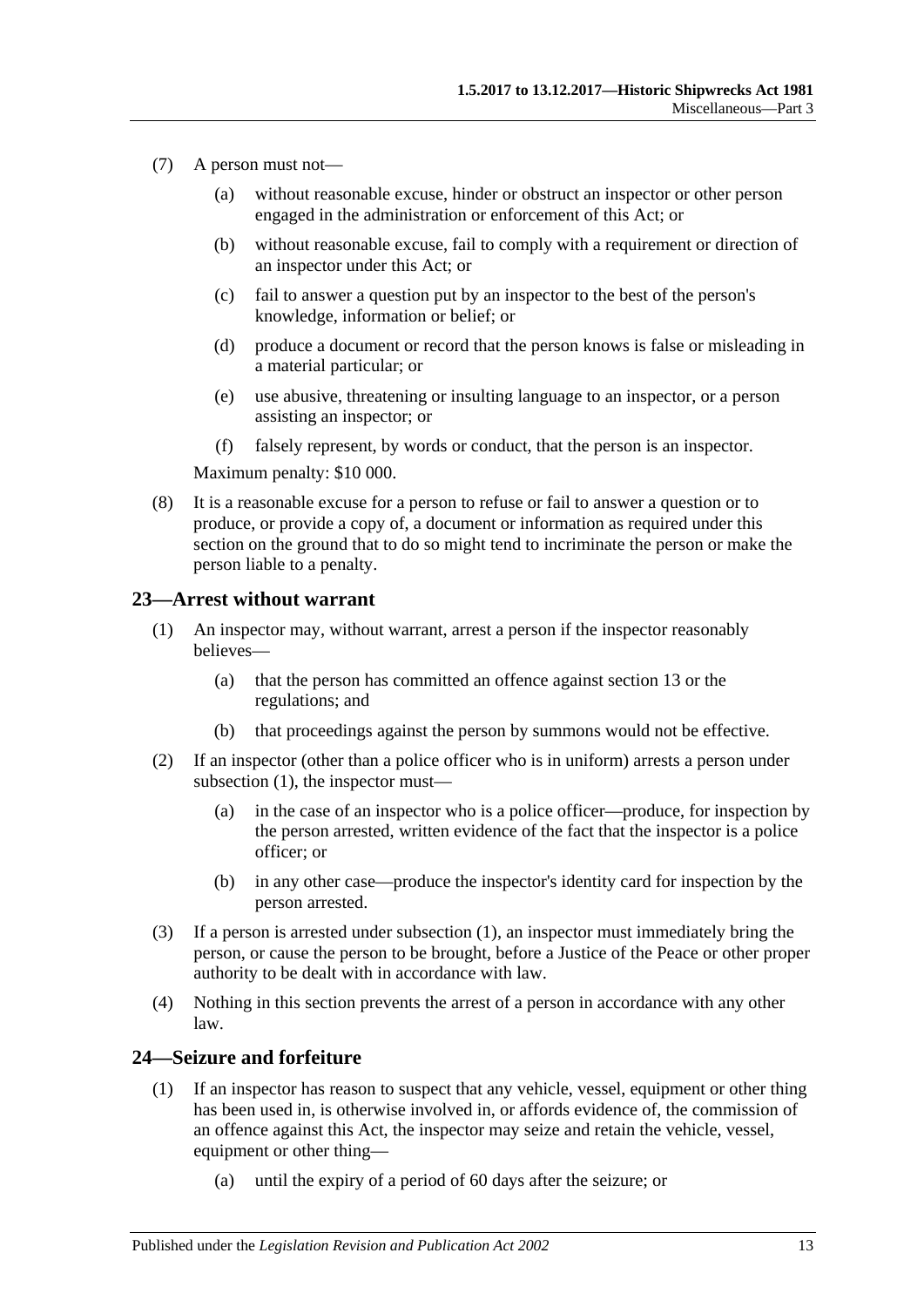- (b) if a prosecution for an offence against this Act is commenced and the vehicle, vessel, equipment or other thing may have been used in, been otherwise involved in, or afford evidence of, the commission of the alleged offence—until the prosecution is terminated.
- (2) The Minister may authorise any vehicle, vessel, equipment or other thing seized under subsection (1) to be released to its owner, or to the person from whose possession it was seized, either unconditionally or on such conditions as the Minister thinks fit, including conditions as to the giving of security for payment of its value if it is forfeited.
- (3) If a court convicts a person of an offence against this Act, the court may order the forfeiture to the Crown of any vehicle, vessel, equipment or other thing used or otherwise involved in the commission of the offence.
- (4) Any vehicle, vessel, equipment or other thing forfeited under this section may be sold or otherwise dealt with as the Minister thinks fit.
- (5) A reference in this section to a thing involved in the commission of an offence includes a reference to any historic shipwreck, or part of a historic shipwreck or any historic relic, to which the offence relates.

# <span id="page-13-0"></span>**26—Certificate by Minister to be evidence**

- (1) In any proceedings for an offence against this Act, a certificate by the Minister stating that a place specified in the certificate is a place—
	- (a) in territorial waters of the State; or
	- (b) in a specified protected zone,

is proof, in the absence of proof to the contrary, of the matters stated in the certificate.

(2) An apparently genuine document purporting to be a certificate of the Minister under this section will, in the absence of proof that it is not such a certificate, be accepted as such in any proceedings for an offence against this Act.

# <span id="page-13-1"></span>**27—Delegation**

- (1) The Minister may delegate to any body or person (including a person for the time being holding or acting in a specified office or position)—
	- (a) any of the Minister's duties, functions or powers under this Act; or
	- (b) any duties, functions or powers that are, under any other Act or statutory instrument, assigned to the Minister for the time being administering this Act.
- (2) A delegation under this section—
	- (a) must be by instrument in writing; and
	- (b) may be absolute or conditional; and
	- (c) does not derogate from the power of the Minister to act in a matter; and
	- (d) is revocable at will.
- (3) A function or power delegated under this section may, if the instrument of delegation so provides, be further delegated.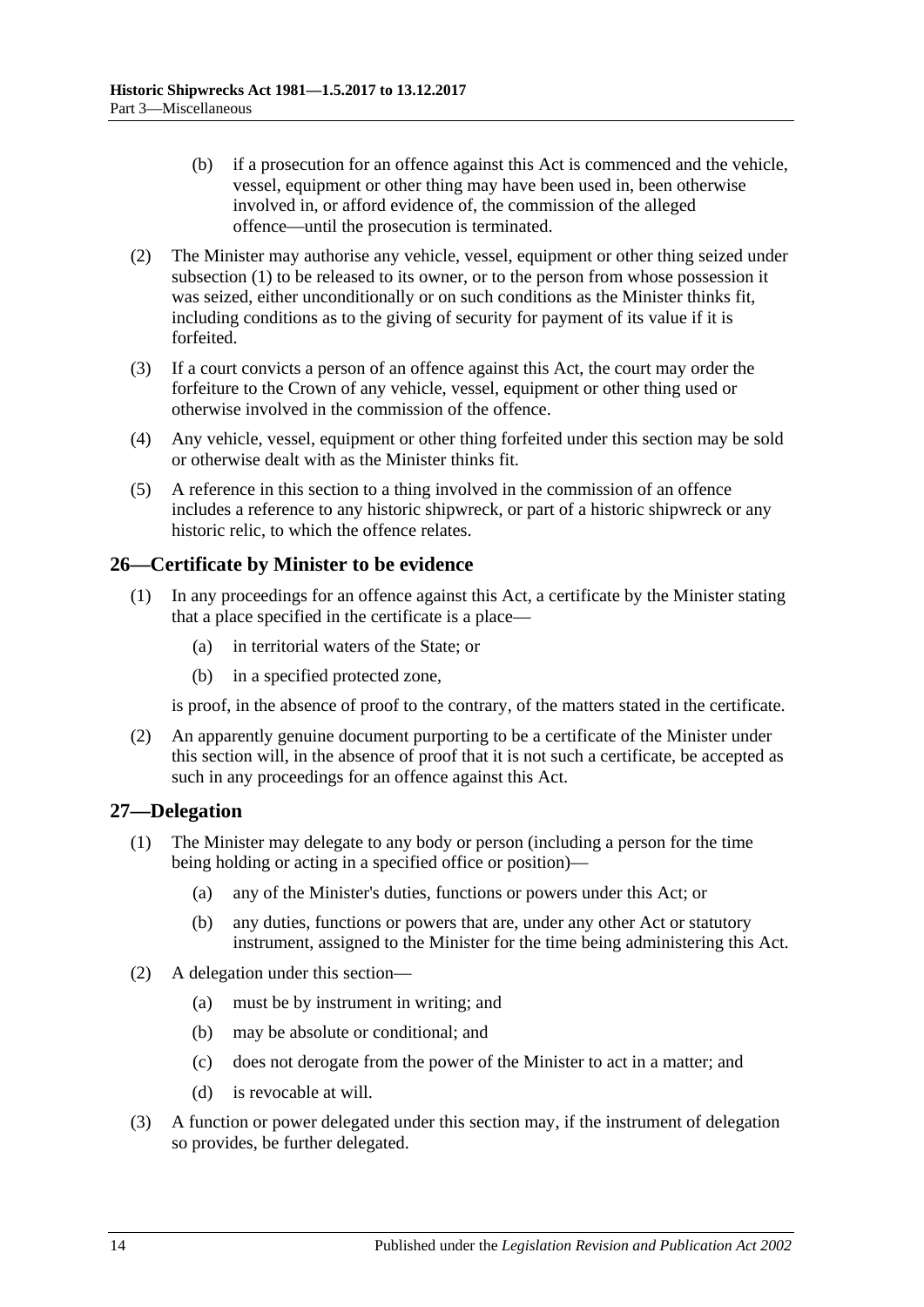# <span id="page-14-0"></span>**28—Notices**

- (1) Without prejudice to any other method of service permitted by law, a notice to a person by the Minister under this Act may be served on the person by being sent by post to the person at the address of the person last known by the Minister.
- (2) A notice to the Minister under this Act may be given as prescribed.
- (3) A notice by the Minister that has been published in the Gazette under this Act may be amended or revoked by the Minister by a further notice published in the Gazette.

# <span id="page-14-2"></span><span id="page-14-1"></span>**29—Regulations**

- (1) The Governor may make such regulations as are contemplated by, or are necessary or expedient for the purposes of, this Act.
- <span id="page-14-3"></span>(2) Without limiting the generality of [subsection](#page-14-2) (1), the regulations may—
	- (a) prohibit or restrict any of the following:
		- (i) the bringing into a protected zone of—
			- (A) equipment constructed or adapted for the purpose of diving, salvage or recovery operations; or
			- (B) explosives, instruments or tools,

the use of which would be likely to damage or interfere with a historic shipwreck or a historic relic situated within that protected zone;

- (ii) the use within a protected zone of such equipment, explosives, instruments or tools;
- (iii) causing a vessel carrying such equipment, explosives, instruments or tools to enter, or remain within, a protected zone;
- (iv) trawling, diving or any other underwater activity within a protected zone;
- (v) the mooring or use of a vessel within a protected zone; and
- (b) prohibit the doing of an act referred to in [paragraph](#page-14-3) (a) except in accordance with a permit; and
- (c) prescribe fees for the issue of a permit under this Act; and
- (d) prescribe penalties, not exceeding \$10 000, for offences against the regulations; and
- (e) fix expiation fees, not exceeding \$750, for alleged offences against the regulations; and
- (f) empower inspectors to give expiation notices for alleged offences against the regulations.
- (3) The regulations may—
	- (a) be of general or limited application; and
	- (b) make different provision according to the persons, things or circumstances to which they are expressed to apply; and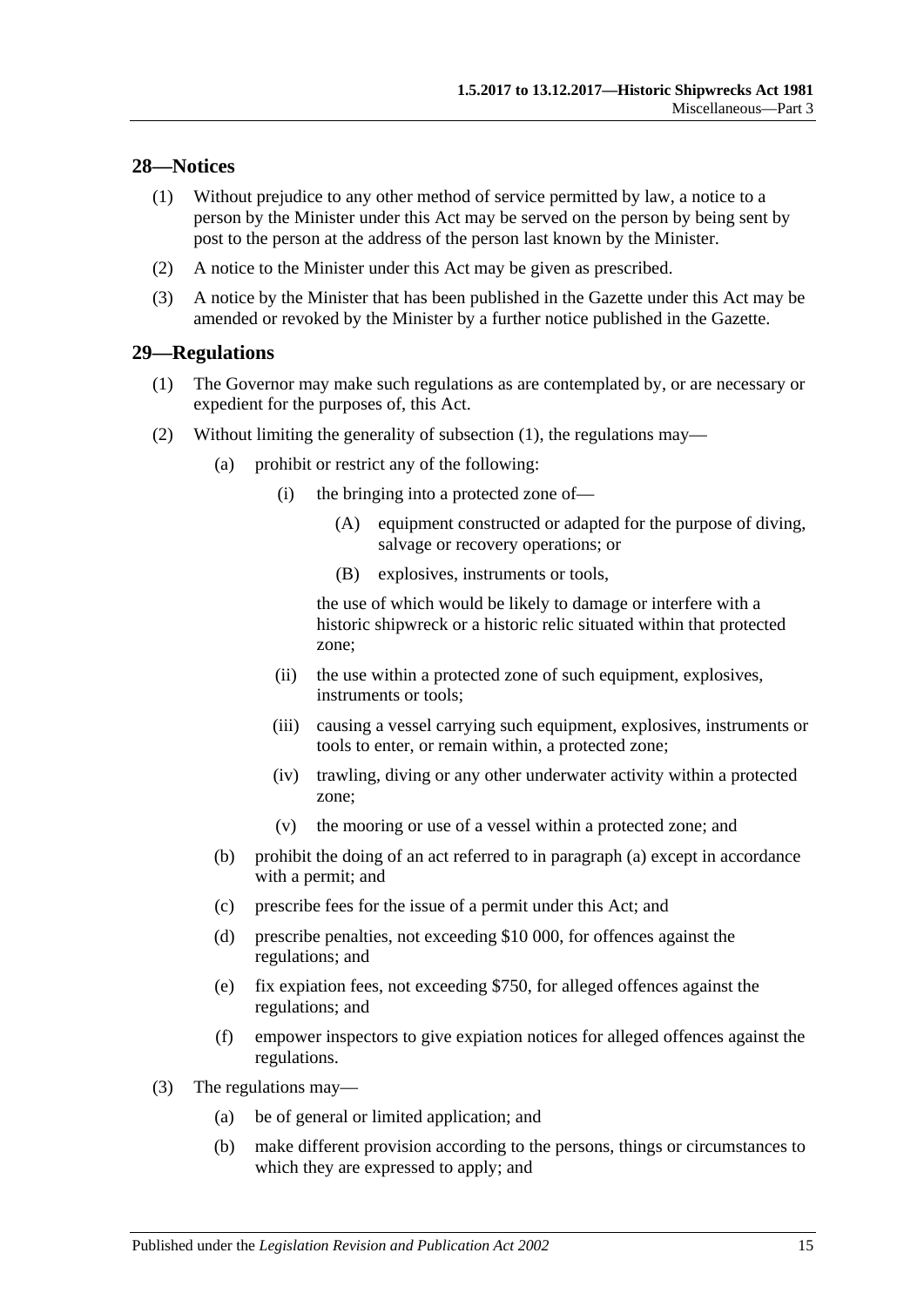- (c) provide that any matter or thing is to be determined, dispensed with, regulated or prohibited according to the discretion of the Minister; and
- (d) include evidentiary provisions to facilitate proof of breaches of the regulations for the purposes of proceedings for offences.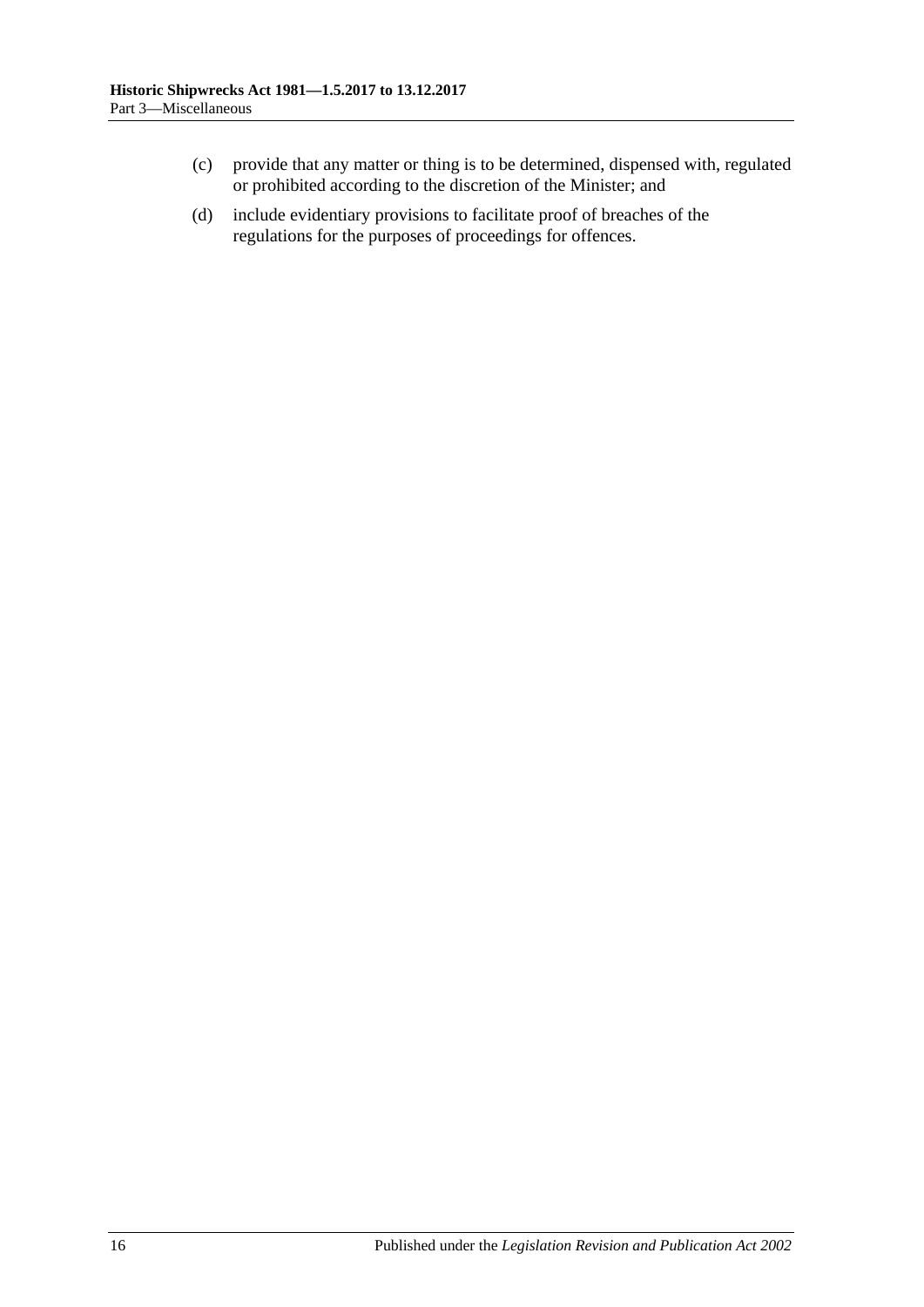# <span id="page-16-0"></span>**Legislative history**

# **Notes**

- Amendments of this version that are uncommenced are not incorporated into the text.
- Please note—References in the legislation to other legislation or instruments or to titles of bodies or offices are not automatically updated as part of the program for the revision and publication of legislation and therefore may be obsolete.
- Earlier versions of this Act (historical versions) are listed at the end of the legislative history.
- For further information relating to the Act and subordinate legislation made under the Act see the Index of South Australian Statutes or www.legislation.sa.gov.au.

# **Principal Act and amendments**

New entries appear in bold.

| Year | N <sub>0</sub> | Title                                                                              | Assent     | Commencement                                                      |
|------|----------------|------------------------------------------------------------------------------------|------------|-------------------------------------------------------------------|
| 1981 | 76             | Historic Shipwrecks Act 1981                                                       | 19.11.1981 | 3.12.1981 (Gazette 3.12.1981 p2206)                               |
| 1983 | 81             | Historic Shipwrecks Act Amendment<br>Act 1983                                      | 24.11.1983 | 24.11.1983                                                        |
| 2000 | $\overline{4}$ | District Court (Administrative and<br>Disciplinary Division) Amendment<br>Act 2000 | 20.4.2000  | Sch 1 (cl 18)-1.6.2000 ( <i>Gazette</i><br>18.5.2000 p2554)       |
| 2003 | 35             | River Murray Act 2003                                                              | 31.7.2003  | Sch (cl 10)-24.11.2003 (Gazette<br>20.11.2003 p4203)              |
| 2005 | 5              | Adelaide Dolphin Sanctuary Act 2005 14.4.2005                                      |            | Sch 2 (cll 29 & 30)-1.7.2005 (Gazette<br>$2.6.2005$ $p1684$ )     |
| 2005 | 20             | <b>Statutes Amendment (Environment</b><br>and Conservation Portfolio) Act 2005     | 9.6.2005   | Pt 2 (ss $4-8$ ) & Sch $2-23.6.2005$<br>(Gazette 23.6.2005 p1901) |
| 2007 | 60             | <i>Marine Parks Act 2007</i>                                                       | 29.11.2007 | Sch 1 (cll 28 & 29)-6.11.2008 (Gazette<br>6.11.2008 p5055)        |
| 2011 | -11            | <b>Statutes Amendment (Personal</b><br>Property Securities) Act 2011               | 14.4.2011  | Pt 12 (s 40)-16.6.2011 (Gazette<br>16.6.2011 p2610)               |
| 2017 | - 1            | <b>Historic Shipwrecks (Miscellaneous) 28.2.2017</b><br><b>Amendment Act 2017</b>  |            | 1.5.2017 (Gazette 5.4.2017 p1022)                                 |
| 2017 | 51             | Statutes Amendment (SACAT No 2)<br>Act 2017                                        | 28.11.2017 | Pt 22 (ss 118 to 120)-14.12.2017<br>(Gazette 12.12.2017 p4960)    |

# **Provisions amended**

New entries appear in bold.

Entries that relate to provisions that have been deleted appear in italics.

| Provision       | How varied                                                     | Commencement |
|-----------------|----------------------------------------------------------------|--------------|
| Pt <sub>1</sub> |                                                                |              |
| s <sub>2</sub>  | omitted under Legislation Revision and<br>Publication Act 2002 | 24.11.2003   |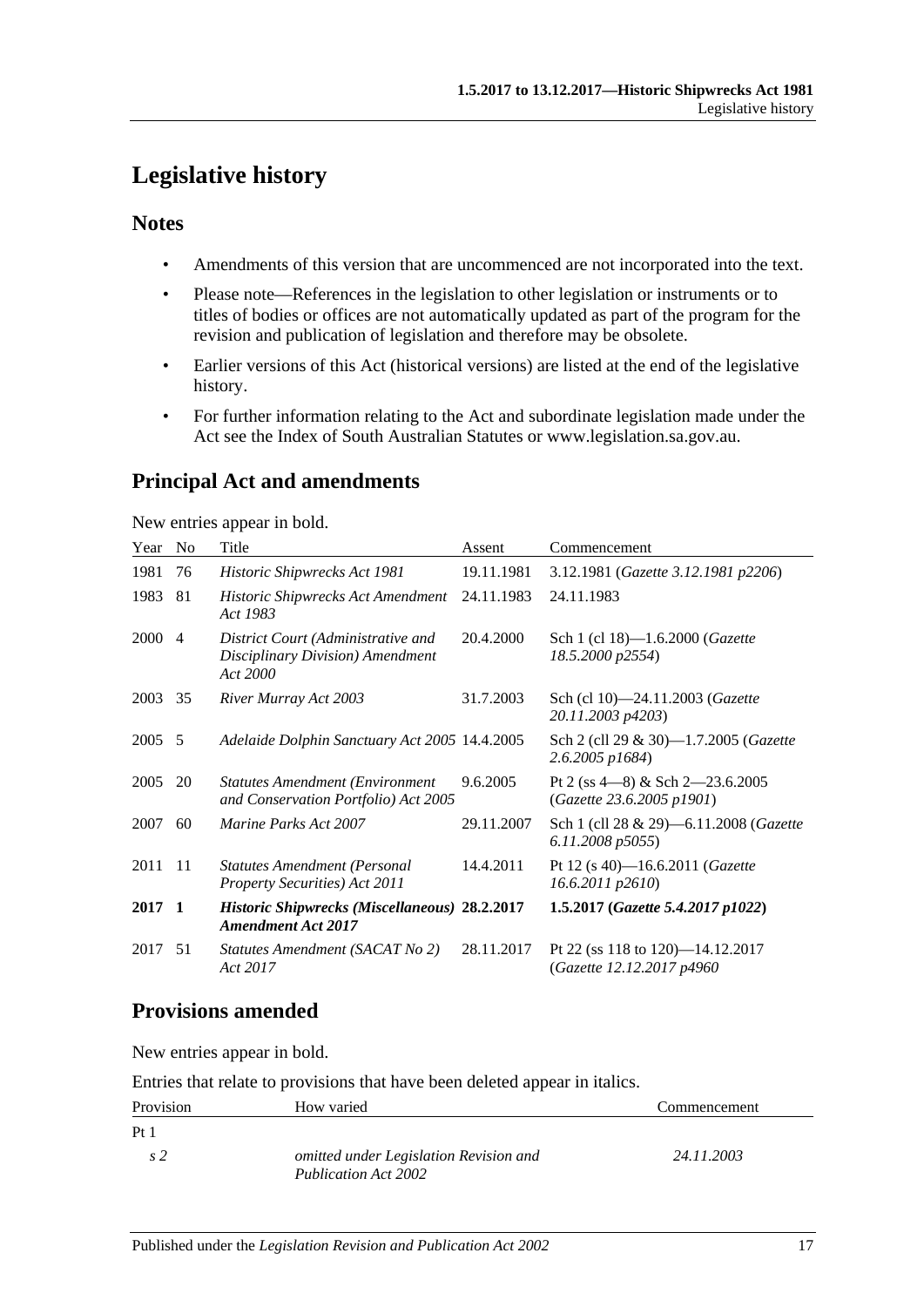s 3

| $s \; 3(1)$                            |                                    |            |
|----------------------------------------|------------------------------------|------------|
| Adelaide Dolphin<br>Sanctuary          | inserted by $5/2005$ Sch 2 (cl 29) | 1.7.2005   |
| historic relic                         | amended by $20/2005$ s $4(1)$      | 23.6.2005  |
|                                        | substituted by $1/2017$ s $4(1)$   | 1.5.2017   |
| historic shipwreck                     | amended by $20/2005$ s $4(2)$      | 23.6.2005  |
|                                        | substituted by $1/2017$ s $4(1)$   | 1.5.2017   |
| inspector                              | amended by 20/2005 Sch 2           | 23.6.2005  |
| marine park                            | inserted by 60/2007 Sch 1 cl 28    | 6.11.2008  |
| protected zone                         | substituted by $81/1983$ s $2(a)$  | 24.11.1983 |
|                                        | amended by 20/2005 Sch 2           | 23.6.2005  |
| <b>River Murray</b>                    | inserted by $35/2003$ Sch cl 10(a) | 24.11.2003 |
| <b>River Murray</b><br>Protection Area | inserted by $35/2003$ Sch cl 10(a) | 24.11.2003 |
| sea                                    | deleted by $81/1983$ s $2(b)$      | 24.11.1983 |
| vessel                                 | inserted by $1/2017$ s $4(2)$      | 1.5.2017   |
| $s \; 3(2)$                            | amended by $81/1983$ s $2(c)$      | 24.11.1983 |
| s(3)                                   | amended by $81/1983$ s $2(d)$      | 24.11.1983 |
|                                        | amended by 20/2005 Sch 2           | 23.6.2005  |
| $s \; 3(4)$                            | amended by 20/2005 Sch 2           | 23.6.2005  |
| Pt 2                                   |                                    |            |
| $s$ 4A                                 | inserted by 20/2005 s 5            | 23.6.2005  |
|                                        | substituted by 1/2017 s 5          | 1.5.2017   |
| s <sub>5</sub>                         | substituted by 20/2005 Sch 2       | 23.6.2005  |
| s 5(4)                                 | inserted by $1/2017 s 6$           | 1.5.2017   |
| s <sub>6</sub>                         |                                    |            |
| s $6(1)$ and $(2)$                     | amended by 20/2005 Sch 2           | 23.6.2005  |
| s(6(3))                                | substituted by 20/2005 Sch 2       | 23.6.2005  |
| s 6(4)                                 | deleted by 20/2005 Sch 2           | 23.6.2005  |
| $s\,6(6)$                              | inserted by 1/2017 s 7             | 1.5.2017   |
| s <sub>7</sub>                         |                                    |            |
| s(7(1)                                 | amended by $81/1983$ s $3(a)$      | 24.11.1983 |
|                                        | amended by 20/2005 Sch 2           | 23.6.2005  |
| s(7(2)                                 | amended by 81/1983 s 3(b)          | 24.11.1983 |
|                                        | amended by 20/2005 Sch 2           | 23.6.2005  |
| s(7(3))                                | amended by 20/2005 Sch 2           | 23.6.2005  |
|                                        | substituted by 1/2017 s 8          | 1.5.2017   |
| $s7(4)$ and $(5)$                      | inserted by 1/2017 s 8             | 1.5.2017   |
| s <sub>8</sub>                         | amended by 20/2005 Sch 2           | 23.6.2005  |
| s 9                                    |                                    |            |
| $s \, 9(1)$                            | amended by 20/2005 Sch 2           | 23.6.2005  |
|                                        | amended by 1/2017 s 9(1)           | 1.5.2017   |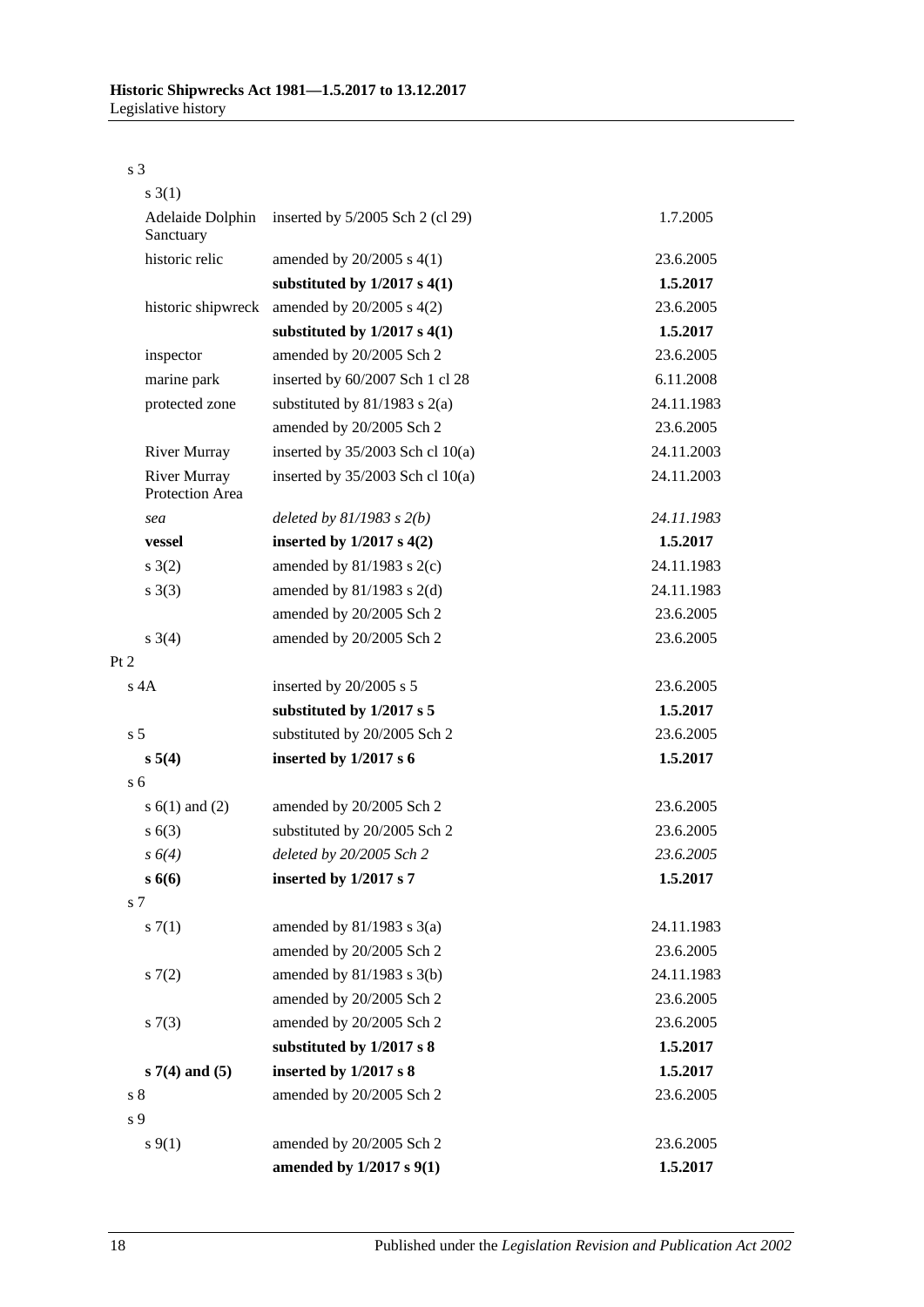| $s \, 9(2)$                       | amended by 20/2005 Sch 2                      | 23.6.2005  |
|-----------------------------------|-----------------------------------------------|------------|
|                                   | amended by 1/2017 s 9(2), (3)                 | 1.5.2017   |
| $s\,9(3)$                         | amended by 20/2005 Sch 2                      | 23.6.2005  |
|                                   | amended by $1/2017$ s $9(4)$                  | 1.5.2017   |
| s 10                              |                                               |            |
| 10(1)                             | amended by 20/2005 Sch 2                      | 23.6.2005  |
| 10(2)                             | amended by 20/2005 Sch 2                      | 23.6.2005  |
|                                   | amended by 1/2017 s 10                        | 1.5.2017   |
| 10(3)                             | amended by 20/2005 Sch 2                      | 23.6.2005  |
| s 11                              |                                               |            |
| s 11(1)                           | amended by 20/2005 Sch 2                      | 23.6.2005  |
| s 11(3)                           | amended by 20/2005 Sch 2                      | 23.6.2005  |
| s 11(4)                           | amended by 20/2005 Sch 2                      | 23.6.2005  |
|                                   | amended by 1/2017 s 11                        | 1.5.2017   |
| s 11(5)                           | amended by 20/2005 Sch 2                      | 23.6.2005  |
| s 11(6)                           | amended by $4/2000$ s $9(1)$ (Sch 1 cl 18(a)) | 1.6.2000   |
| $s\,II(7)$                        | deleted by $4/2000 s 9(1)$ (Sch 1 cl 18(b))   | 1.6.2000   |
| s 11(8)                           | amended by 20/2005 Sch 2                      | 23.6.2005  |
| s 12                              |                                               |            |
| s 12(1)                           | amended by 20/2005 Sch 2                      | 23.6.2005  |
| 12(2)                             | substituted by 20/2005 s 6                    | 23.6.2005  |
|                                   | substituted by 1/2017 s 12                    | 1.5.2017   |
| s 12(3)                           | amended by 20/2005 Sch 2                      | 23.6.2005  |
| s 13                              |                                               |            |
| s 13(1)                           | amended by 20/2005 Sch 2                      | 23.6.2005  |
|                                   | amended by 1/2017 s 13                        | 1.5.2017   |
| s 13(2)                           | amended by 81/1983 s 4                        | 24.11.1983 |
| $s$ 13(3)                         | deleted by 20/2005 Sch 2                      | 23.6.2005  |
| s 14 before deletion by<br>1/2017 |                                               |            |
| $s 14(1)$ and (2)                 | substituted by $20/2005$ s $7(1)$             | 23.6.2005  |
| s 14(3)                           | amended by 20/2005 s 7(2)                     | 23.6.2005  |
| s 14(3a)                          | inserted by $20/2005$ s $7(3)$                | 23.6.2005  |
| s <sub>14</sub>                   | deleted by $1/2017 s 14$                      | 1.5.2017   |
| s 15                              |                                               |            |
| s 15(1)                           | amended by 20/2005 Sch 2                      | 23.6.2005  |
|                                   | amended by 1/2017 s 15(1)                     | 1.5.2017   |
| s 15(3)                           | amended by 20/2005 Sch 2                      | 23.6.2005  |
| s 15(3a)                          | inserted by $35/2003$ Sch cl 10(b)            | 24.11.2003 |
|                                   | substituted by 60/2007 Sch 1 cl 29            | 6.11.2008  |
|                                   | amended by 1/2017 s 15(2), (3)                | 1.5.2017   |
| $s\,15(3b)$                       | inserted by $35/2003$ Sch cl $10(b)$          | 24.11.2003 |
|                                   | amended by 20/2005 Sch 2                      | 23.6.2005  |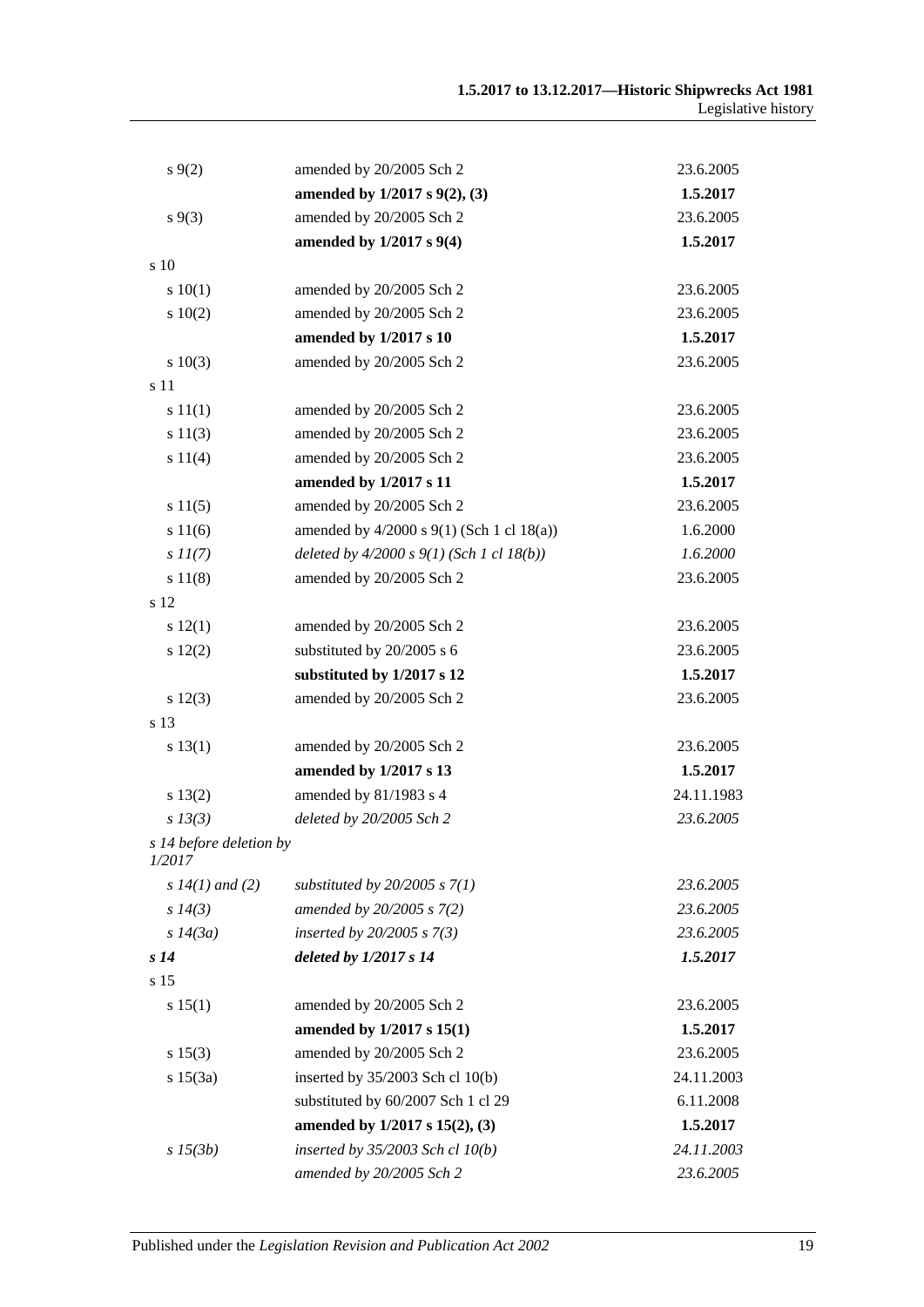|                                       | deleted by 60/2007 Sch 1 cl 29                           | 6.11.2008 |
|---------------------------------------|----------------------------------------------------------|-----------|
| $s$ 15(3c) and (3d)                   | inserted by $5/2005$ Sch 2 (cl 30)                       | 1.7.2005  |
|                                       | deleted by 60/2007 Sch 1 cl 29                           | 6.11.2008 |
| s 15(5)                               | amended by 20/2005 Sch 2                                 | 23.6.2005 |
|                                       | amended by 1/2017 s 15(4)                                | 1.5.2017  |
| $s$ 15 $A$                            | inserted by 11/2011 s 40                                 | 16.6.2011 |
| s 16                                  | amended by 20/2005 Sch 2                                 | 23.6.2005 |
|                                       | amended by 1/2017 s 16                                   | 1.5.2017  |
| s 17                                  |                                                          |           |
| s 17(1)                               | amended by 20/2005 Sch 2                                 | 23.6.2005 |
|                                       | amended by 1/2017 s 17(1)                                | 1.5.2017  |
| 17(2)                                 | amended by 20/2005 Sch 2                                 | 23.6.2005 |
|                                       | amended by 1/2017 s 17(2)                                | 1.5.2017  |
| $s\ 17(3)$                            | amended by 20/2005 Sch 2                                 | 23.6.2005 |
|                                       | amended by 1/2017 s 17(3)                                | 1.5.2017  |
| s 18                                  |                                                          |           |
| s 18(2)                               | amended by 20/2005 Sch 2                                 | 23.6.2005 |
| $Pt\,3$                               |                                                          |           |
| s 20                                  |                                                          |           |
| (5)                                   | s $20(1)$ , $(2)$ , $(4)$ and amended by $20/2005$ Sch 2 | 23.6.2005 |
| s 21                                  |                                                          |           |
| $s \ 21(1)$ and (2)                   | amended by 20/2005 Sch 2                                 | 23.6.2005 |
| $s\ 21(3)$                            | amended by 20/2005 Sch 2                                 | 23.6.2005 |
|                                       | amended by 1/2017 s 18(1), (2)                           | 1.5.2017  |
| s 22 before<br>substitution by 1/2017 |                                                          |           |
| $s\,22(1), (2)$ and<br>$(4)$ — $(7)$  | amended by 20/2005 Sch 2                                 | 23.6.2005 |
| s <sub>22</sub>                       | substituted by 1/2017 s 19                               | 1.5.2017  |
| s 23                                  |                                                          |           |
| $s\,23(1)$                            | amended by 1/2017 s 20(1)                                | 1.5.2017  |
| $s\,23(2)$                            | amended by 20/2005 Sch 2                                 | 23.6.2005 |
|                                       | amended by 1/2017 s 20(2)                                | 1.5.2017  |
| $s\,23(3)$                            | amended by 20/2005 Sch 2                                 | 23.6.2005 |
| s <sub>24</sub>                       |                                                          |           |
| $s\,24(1)$                            | amended by 20/2005 Sch 2                                 | 23.6.2005 |
|                                       | substituted by $1/2017$ s $21(1)$                        | 1.5.2017  |
| $s\,24(2)$                            | amended by 1/2017 s 21(2)                                | 1.5.2017  |
| $s\,24(3)$                            | amended by 20/2005 Sch 2                                 | 23.6.2005 |
|                                       | amended by 1/2017 s 21(3)                                | 1.5.2017  |
| $s\,24(4)$                            | amended by 1/2017 s 21(4)                                | 1.5.2017  |
| s 24(5)                               | amended by 1/2017 s 21(5)                                | 1.5.2017  |
| $s\,24(6)$                            | deleted by $1/2017 s 21(6)$                              | 1.5.2017  |